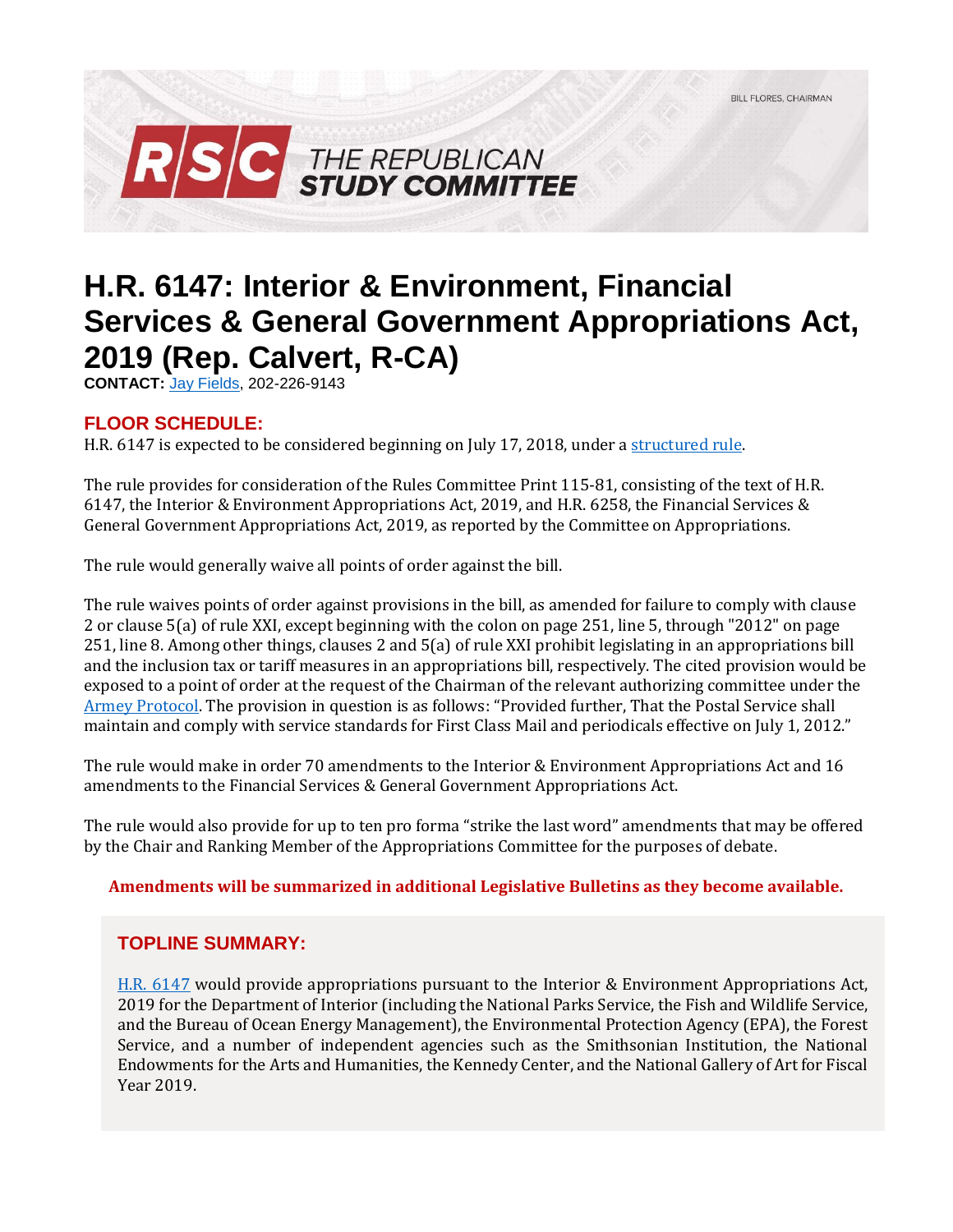The Committee Report for Interior & Environment Appropriations Act, 2019 can be foun[d here.](https://www.gpo.gov/fdsys/pkg/CRPT-115hrpt765/pdf/CRPT-115hrpt765.pdf)

The bill would also provide appropriations pursuant to the Financial Services & General Government Appropriations Act, 2019 for the U.S. Treasury and the Internal Revenue Service (IRS), the White House and the Executive Office of the President, the Federal Judiciary, the District of Columbia, the Small Business Administration, (SBA), the General Services Administration (GSA), the Securities and Exchange Commission (SEC), the Federal Communications Commission (FCC), as well as a number of other independent agencies for Fiscal Year 2019.

The Committee Report for the Financial Services & General Government Appropriations Act, 2019 can be foun[d here.](https://www.gpo.gov/fdsys/pkg/CRPT-115hrpt792/pdf/CRPT-115hrpt792.pdf)

Title IX of the bill contains a number of financial reform provisions that reflect legislation that has previously passed the House; Title X contains the Email Privacy Act; and Title XI contains the Amateur Radio Parity Act.

# **COST:**

According to a Congressional Budget Office (CBO) cost estimate, the bill would provide a net total of \$58.675 billion in Fiscal Year 2019 base discretionary budget authority that is subject to the Budget Control Act (BCA) discretionary spending caps (as increased by the Bipartisan Budget Act of 2018 (BBA18)).

Division A (Interior and Environment) would provide a net total of \$35.252 billion in base discretionary budget authority, all of which is non-defense. Division B (Financial Services) would provide a net total of \$23.423 billion in base discretionary budget authority, of which \$31 million is for defense and \$23.392 billion is for non-defense.

The bill would not provide any cap-exempt funding.

The bill's subcommittee spending levels comport with the revised  $302(b)$  subcommittee allocations established by the House Committee on Appropriations. According to the House Appropriations Committee, the 302(b) subcommittee allocations in sum meet the 302(a) spending level stipulated for the Appropriations by the Budget Committee in its "[deeming resolution](https://fas.org/sgp/crs/misc/R44296.pdf)" [as submitted and printed](https://www.congress.gov/crec/2018/05/10/CREC-2018-05-10-pt1-PgH3926.pdf) in the Congressional Record of May 10, 2018. The Appropriations Committee's 302(a) allocation of \$1.244 trillion adheres to FY 2019 base discretionary spending caps established by the Bipartisan Budget Act of 2018. The Committee Report for Division A (Interior and Environment) contains a [table](https://www.gpo.gov/fdsys/pkg/CRPT-115hrpt765/pdf/CRPT-115hrpt765.pdf#page=150) laying out its 302(b) compliance. The Committee Report for Division B (Financial Services) contains a [table](https://www.gpo.gov/fdsys/pkg/CRPT-115hrpt792/pdf/CRPT-115hrpt792.pdf#page=112) laying out its 302(b) compliance.

# **CONSERVATIVE CONCERNS:**

Some conservatives may be concerned this appropriations bill is written to the \$1.244 trillion level, which is the maximum amount permitted under the [Bipartisan Budget Act of 2018,](https://gallery.mailchimp.com/d4254037a343b683d142111e0/files/8850315d-6ca1-4d11-b934-0fc3f0133042/LB_Bipartisan_Budget_Act_of_2018_02072018_FINAL.01.pdf) which 67 Republicans voted against. This was an increase from the \$1.091 trillion level set by the Bipartisan [Budget Act of 2015](https://rsc-walker.house.gov/sites/republicanstudycommittee.house.gov/files/2015LB/RSC%20Legislative%20Bulletin%20--%20HR%201314%20Bipartisan%20Budget%20Act%20of%202015%20-%20Updated%20with%20Amendment%20--%20October%2028%202015.pdf) (that raised the combined caps by \$30 billion), whic[h 167 Republicans](http://clerk.house.gov/evs/2015/roll579.xml) voted against.

Concerns pertaining to individual provisions of the bill are contained in the Detailed Summary and Analysis section of this Legislative Bulletin below.

 **Expand the Size and Scope of the Federal Government?** The bill provides Interior & Environment and Financial Services & General Government funding at a level that is above the

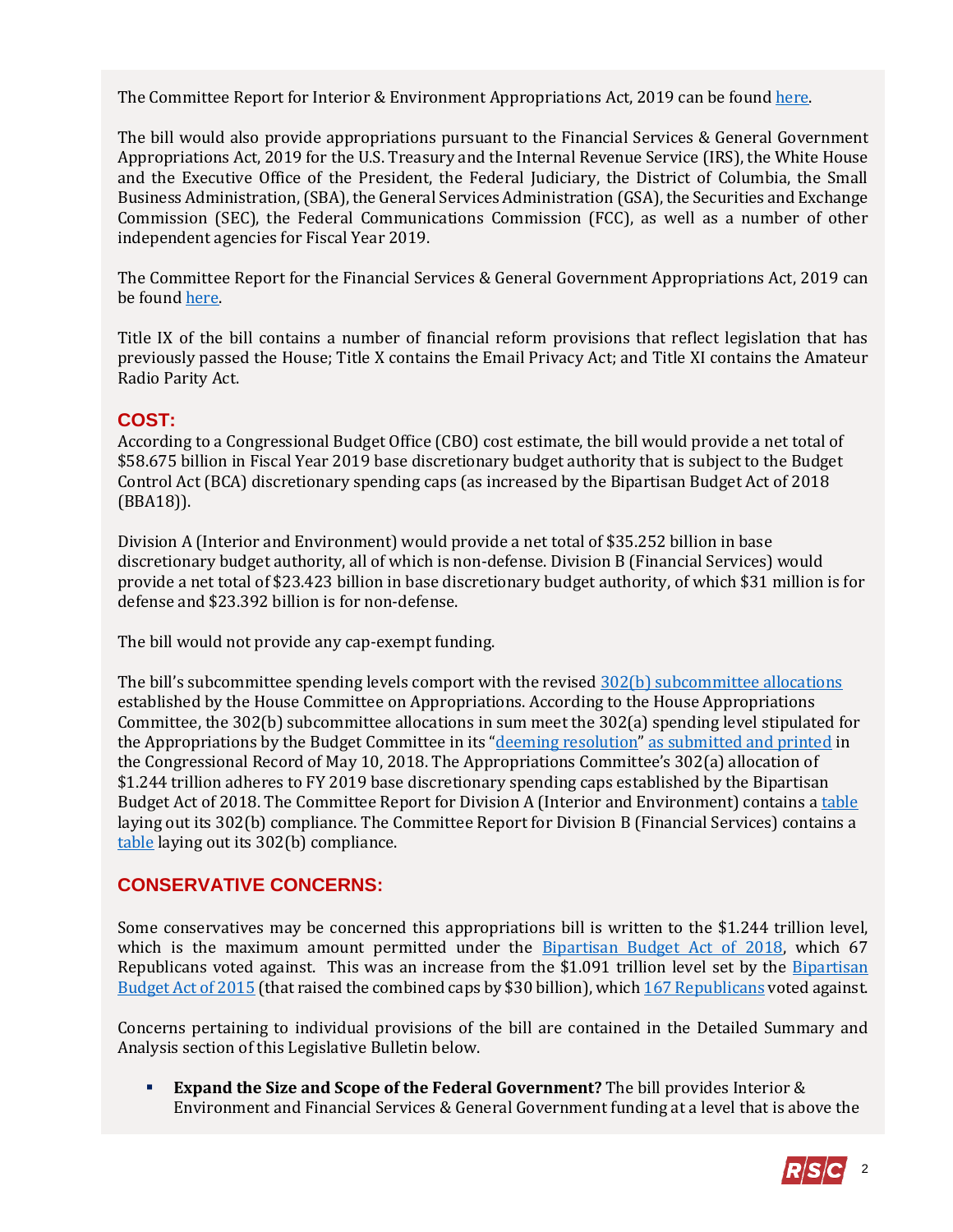discretionary spending caps set by the Bipartisan Budget Act of 2015, prior to their increase by the Bipartisan Budget Act of 2018. However, the funding for Interior & Environment and Financial Services & General Government is the same as enacted for FY2018. Funding for Interior & Environment is nearly \$7 billion higher than the President requested in his FY2019 Budget request.

- **Encroach into State or Local Authority?** Some conservatives may believe that many of the programs funded by the bill should be the responsibility of state and local governments.
- **Delegate Any Legislative Authority to the Executive Branch?** The bill would generally give the Secretary of Agriculture the authority to appoint, without regard for current laws pertaining to the examination, certification, and appointment federal civil and competitive service employees, former resource assistants meeting Office of Personnel Management (OPM) qualification standards to jobs with the Forest Service.
- **Contain Earmarks/Limited Tax Benefits/Limited Tariff Benefits?** No, according to the [committee report](https://www.gpo.gov/fdsys/pkg/CRPT-115hrpt765/pdf/CRPT-115hrpt765.pdf) for the Interior & Environment and th[e committee report](https://www.gpo.gov/fdsys/pkg/CRPT-115hrpt792/pdf/CRPT-115hrpt792.pdf) Financial Services & General Government. However, some conservatives may be concerned that bill would dictate that \$12 million of funds appropriated to the FWS shall be provided to the National Fish and [Wildlife Foundation,](http://www.nfwf.org/Pages/default.aspx) 501(c)(3). Some conservatives may interpret this appropriation to be in violation of the Republican Conference's moratorium on earmarks. Additionally, The bill contains language that of the amounts provided to Office of Surface Mining, and notwithstanding the Federal share limits contained in section 705 of the Surface Mining Control and Reclamation Act of 1977 [\(30 U.S.C. 1295\)](http://uscode.house.gov/view.xhtml?req=(title:30%20section:1295%20edition:prelim)%20OR%20(granuleid:USC-prelim-title30-section1295)&f=treesort&edition=prelim&num=0&jumpTo=true), up to \$2.3 million shall be awarded via grant to any State with active coal mine operations within its borders that does not have an approved State regulatory program under section 503 of the Surface Mining Control and Reclamation Act of 1977. Conservatives may interpret this language as an earmark and thus in violation of the House Republican Conference's earmark moratorium because according to the [website](https://www.osmre.gov/programs/rcm.shtm) of the Office of Surface Mining Reclamation and Enforcement, "Only Tennessee has active coal mining" without an approved State regulatory program.

# **DETAILED SUMMARY AND ANALYSIS:**

**Division A: Department of the Interior, Environment, and Related Agencies Appropriations Act, 2019**

| <b>FY18</b><br><b>Enacted</b> | <b>FY19</b><br><b>President</b><br><b>Request</b> | <b>FY19</b><br><b>House</b><br>Level | FY19 vs<br>18<br><b>Enacted</b> | FY19 vs<br><b>President</b> |
|-------------------------------|---------------------------------------------------|--------------------------------------|---------------------------------|-----------------------------|
|                               | 28,276                                            | 35,252                               |                                 | $+6,975$                    |

*Net Total Discretionary in Millions of Dollars*

Net total discretionary budget authority appropriated by the Department of the Interior, Environment, and Related Agencies Appropriations bill for FY 2019 totals \$35.25 billion, equal to the FY 2018 enacted level, and \$6.98 billion more than the President's request.

#### **Title I: Department of the Interior**

*Net Total Discretionary in Millions of Dollars*

| <b>FY18</b><br><b>Enacted</b> | <b>FY19</b><br><b>President</b><br><b>Request</b> | <b>FY19</b><br><b>House</b><br>Level | FY19 vs<br>18<br><b>Enacted</b> | FY18 vs<br><b>President</b> |
|-------------------------------|---------------------------------------------------|--------------------------------------|---------------------------------|-----------------------------|
| 13,053                        | 10,527                                            | 13,047                               | -7                              | $+2,519$                    |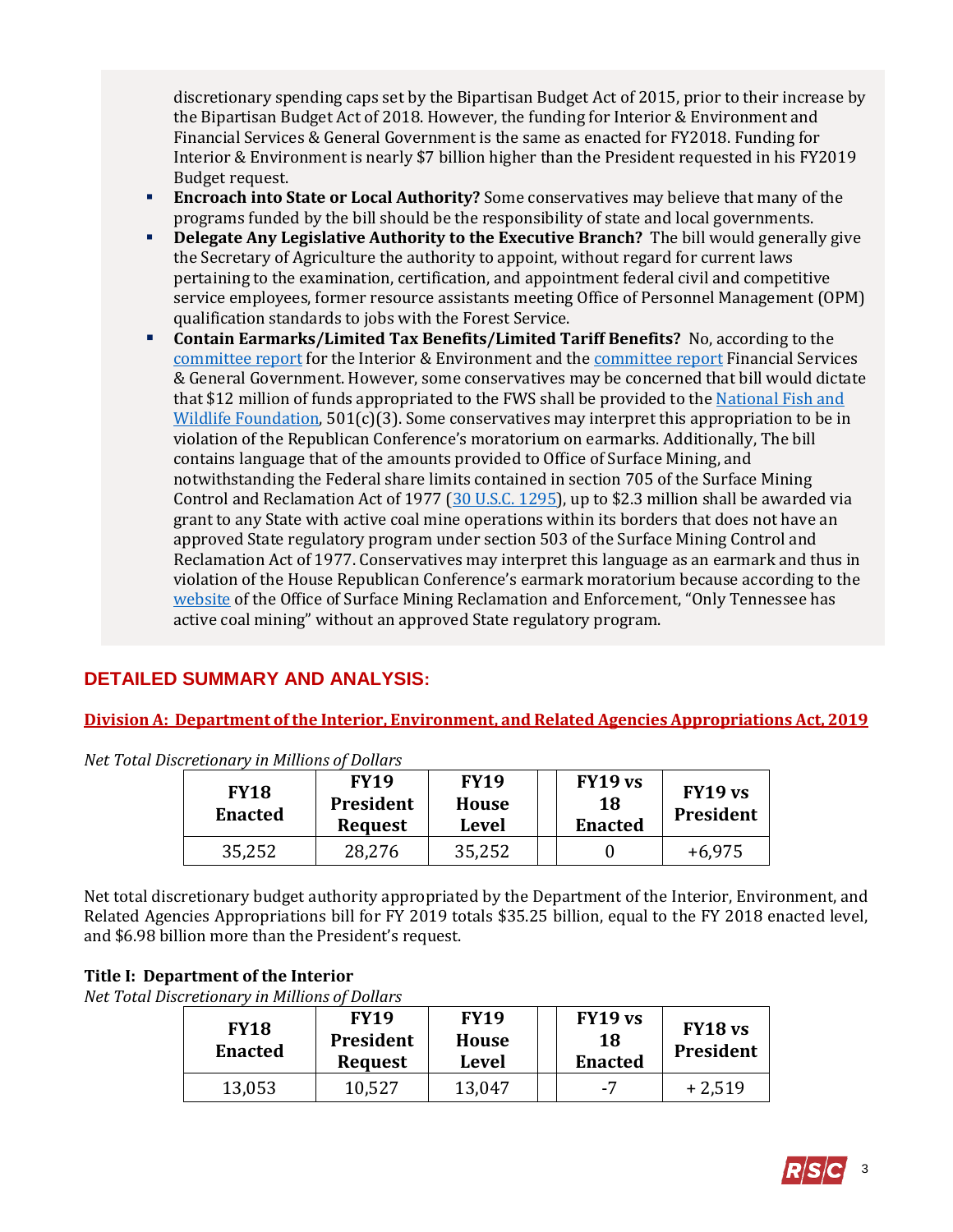The bill would provide \$13.05 billion in appropriations for the Department of the Interior, a level that is \$2.5 billion above the President's Budget request and \$7 million less than the FY 2018 enacted level.

**Bureau of Land Management (BLM)**: The bill would provide \$1.386 billion in discretionary appropriations for the BLM, a level \$367 million above the President's Budget request and \$55 million above the FY 2018 enacted level.

The bill would provide \$1.228 billion for Management of Lands and Resources, \$17.4 million for Land Acquisition coming from the Land and Water Conservation Fund, and \$107 million for Oregon and California Grant Lands. Many conservatives oppose funding land acquisition and increasing the property holding of the federal government.

**Wild Horses & Burros:** The bill contains language that would prohibit the use of BLM funds for the destruction of healthy, unadopted, wild horses and burros in the care of the Bureau or its contractors or for the sale of wild horses and burros that results in their destruction for processing into commercial products.

**U.S. Fish and Wildlife Service (FWS)**: The bill would provide \$1.583 billion in discretionary appropriations for the FWS, a level \$357 million above the President's Budget request and \$11 million below the FY 2018 enacted level.

The bill would provide \$1.288 billion for resource management, \$60 million for construction, \$47 million for land acquisition, \$53 million for the Cooperative Endangered Species Conservation Fund, \$42 million for the North American Wetlands Conservation Fund, \$4 million for Neotropical Migratory Bird Conservation, \$11 million for the Multinational Species Conservation Fund, and \$64 million for State and Tribal Wildlife Grants.

The bill would dictate that \$12 million of funds appropriated to the FWS shall be provided to the National Fish and Wildlife Foundation. Some conservatives may interpret this appropriation to be in violation of the Republican Conference's moratorium on earmarks.

**National Park Service (NPS)**: The bill would provide \$3.25 billion in discretionary appropriations for the NPS, a level \$550 million above the President's Budget request and \$50 million above the FY 2018 enacted level.

**Centennial of the NPS:** The National Parks Service turned 100 years old in 2016. For the *Centennial* [Challenge](http://www.nps.gov/subjects/centennial/nps-centennial-challenge-projects.htm) program, the bill would provide \$30 million to provide matching grants to "improve visitor services, support outreach to new audiences, and strengthen partnerships to reinvigorate national parks and forge connections to new communities." This may concern conservatives given that the President's Budget request would have not funded the program.

**Bottled Water Sales in National Parks**: The bill would prohibit the use of funds to eliminate the sale of bottled water in National Parks.

**U.S. Geological Survey (USGS)**: The bill would provide \$1.17 billion in discretionary appropriations for the USGS, a level \$307 million above the President's Budget request and \$19 million above the FY 2018 enacted level.

**Bureau of Ocean Energy Management (BOEM)**: The bill would provide \$130 million in net discretionary appropriations for the BOEM, a level \$1 million above the President's Budget request and \$16 million above the FY 2018 enacted level. This bureau is charged with offshore energy leasing activities, including developing the Five-Year Outer Continental Shelf Oil and Gas Leasing Program.

**Bureau of Safety and Environmental Enforcement**: The bill would provide \$136 million in net discretionary appropriations for the Bureau of Safety and Environmental Enforcement, a level \$4 million

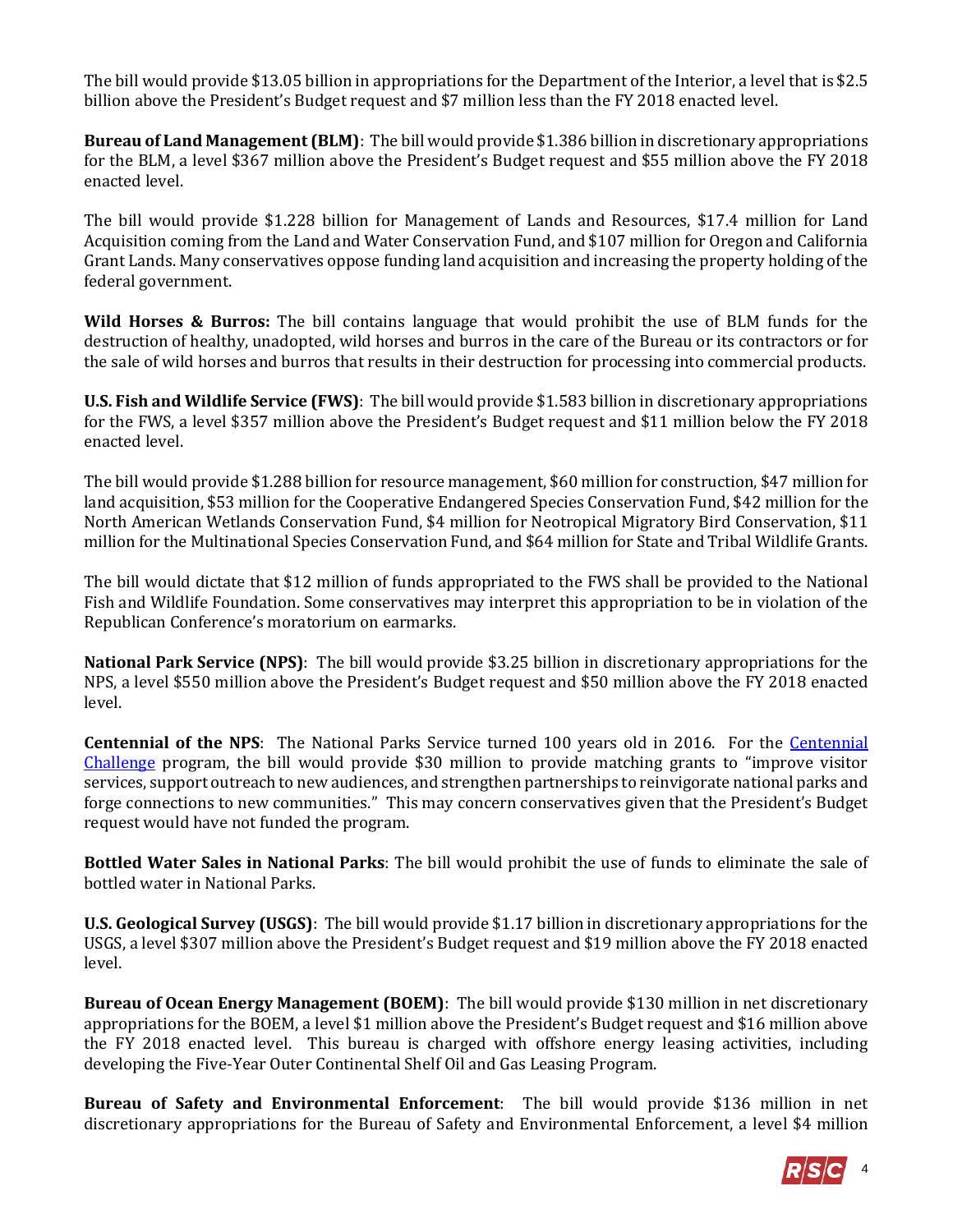more than the President's Budget request and \$12 million more than the FY 2018 enacted level. This bureau is charged with regulating safety of offshore energy activities.

**Office of Surface Mining Reclamation and Enforcement (OSM)**: The bill would provide \$229 million in discretionary appropriations for the OSM, a level \$107 million above the President's Budget request and \$27 million below the FY 2018 enacted level. The OSM is charged with reclaiming abandoned coal mines for environmental purposes, often in cooperation with state agencies.

The bill contains language requiring that of the amounts provided to OSM, and notwithstanding the Federal share limits contained in section 705 of the Surface Mining Control and Reclamation Act of 1977 [\(30 U.S.C.](http://uscode.house.gov/view.xhtml?req=(title:30%20section:1295%20edition:prelim)%20OR%20(granuleid:USC-prelim-title30-section1295)&f=treesort&edition=prelim&num=0&jumpTo=true)  [1295\)](http://uscode.house.gov/view.xhtml?req=(title:30%20section:1295%20edition:prelim)%20OR%20(granuleid:USC-prelim-title30-section1295)&f=treesort&edition=prelim&num=0&jumpTo=true), up to \$2.3 million shall be awarded via grant to any State with active coal mine operations within its borders that does not have an approved State regulatory program under section 503 of the Surface Mining Control and Reclamation Act of 1977. Conservatives may interpret this language as an earmark and thus in violation of the House Republican Conference's earmark moratorium because according to the [website](https://www.osmre.gov/programs/rcm.shtm) of the Office of Surface Mining Reclamation and Enforcement, "Only Tennessee has active coal mining" without an approved State regulatory program.

**Abandoned Mine Reclamation Fund**: Within funding for the Office of Surface Mining Reclamation and Enforcement, the bill would provide \$115 million for payments from the Abandoned Mine Reclamation Fund under the **Abandoned Mine Land (AML) Reclamation Program**, a level \$94 million above the President's Budget request and \$25 million above the FY 2018 enacted level. The AML program collects fees on coal production and distributes grants to states and tribes to reclaim land and waters damaged by coal mining. Of the total payments, \$26 million is derived from the Abandoned Mine Reclamation Fund and \$90 million is from the Treasury's General Fund. Within the total payments, the bill directs \$90 million to the three Appalachian States with the largest unfunded needs for the reclamation of Priority 1 and Priority 2 sites.

**Indian Affairs**: The bill would provide a total of \$3.1 billion in discretionary appropriations for the Bureau of Indian Affairs and the Bureau of Indian Education, a level \$689 million above the President's Budget request and \$40 million above the FY 2018 enacted level. These bureaus provide services such as law enforcement, elementary and secondary education, and social programs to 1.9 million Native Americans in the 567 federally recognized tribes.

**Office of the Secretary**: The bill would provide \$135 million for the Office of the Secretary to provide departmental operations, a level \$135 million above the President's Budget request of zero, and \$10 million above the FY 2018 enacted level.

**Payments in Lieu of Taxes (PILT)**: The bill would provide \$500 million in discretionary funding for PILT, a level \$35 million above the President's Budget request and \$30 million less than the FY 2018 enacted level. This program compensates local governments for the lost property taxes within their jurisdiction because of untaxable federal land.

**Wildland Fire**: The bill would provide \$940 million for wildfire activities of the Department of the Interior. This level is equal to the ten-year average of expenditures for these activities.

The bill would also provide \$3 billion for wildland fire programs at the Department of the Interior. This includes an additional \$500 million above the 10-year average wildland fire suppression costs. Within this sum, \$1.165 billion would be appropriated for Wildfire Suppression operations, meeting the 10-year average expenditure on suppression activities. A CRS report on the wildfire programs can be found [here.](https://fas.org/sgp/crs/misc/R45005.pdf)

# **POLICY PROVISIONS:**

**Wild Horse and Burro:** The bill authorizes the Interior department to enter into multi-year agreements with nonprofit organizations for the long-term care and maintenance of excess wild free roaming horses and

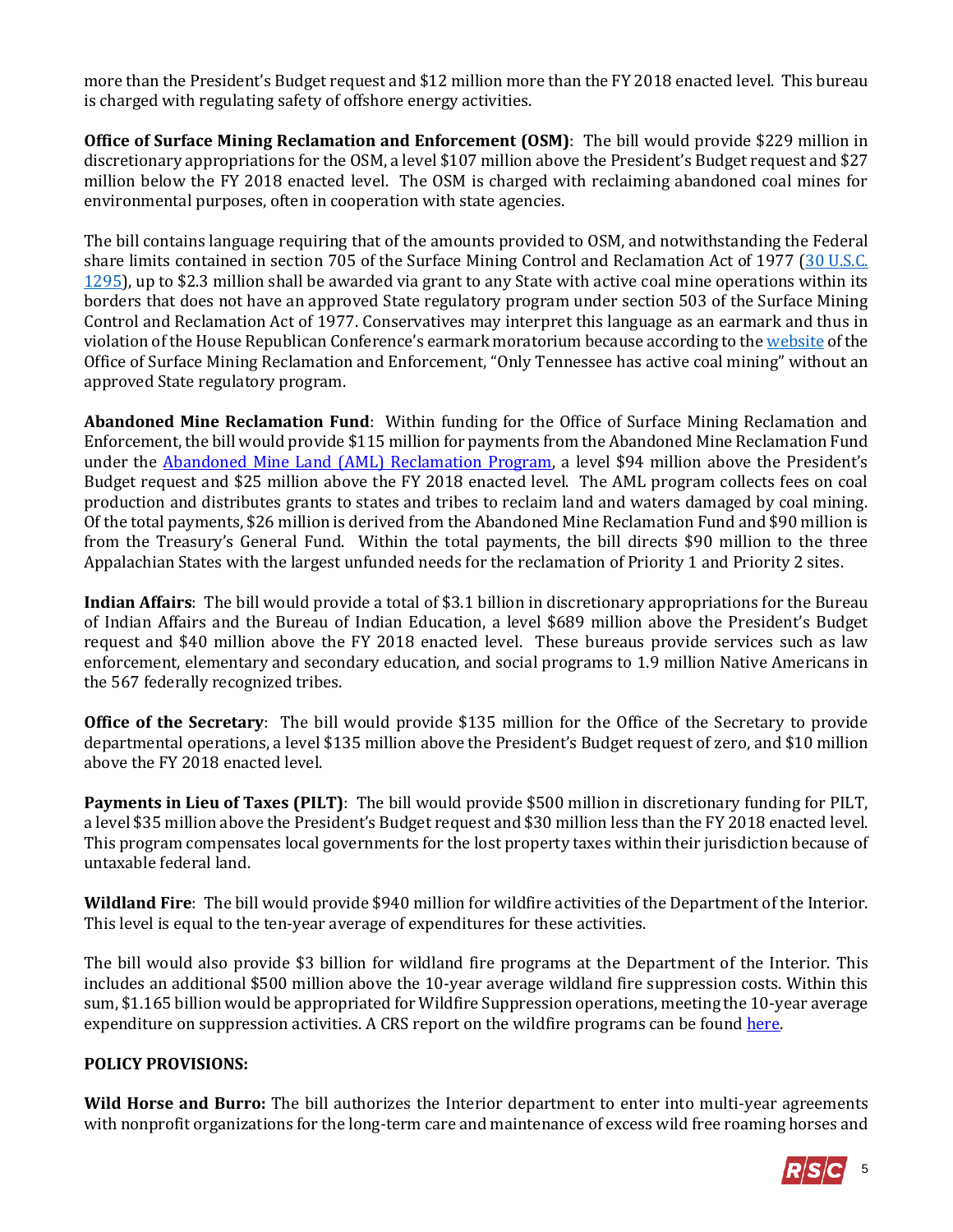burros by such organization on private land. Agreements may not exceed 10 years. The bill also authorizes the Secretary of the Interior to transfer excess wild horses or burros that have been removed from the public lands to other Federal, State, and local government agencies for use as work animals.

**Sage Grouse**: The bill includes a provision that would prohibit the issuance of a proposed rule for the Sage grouse under the Endangered Species Act.

**Gray Wolves**: The bill includes a provision that would require the Interior Department within 60 days of enactment to re-issue final rules removing gray wolves in Wyoming and the Great Lakes region from listing under the Endangered Species Act. The bill also would require by the end of the fiscal year 2019 that the Interior Department to issue a rule to remove the gray wolf (except for the Mexican gray wolf) in each of the 48 contiguous states from the List of endangered and threatened wildlife.

**Indian Distilleries**: The bill would prohibit the use of funding to enforce the current federal law imposing a \$1,000 penalty for operating a distillery on Indian land.

**BOEM Contribution Authority:** The bill would extend from 2019 to 2024 the authority for the Secretary of the Interior to accept from public and private sources contributions of money and services for use by the Bureau of Ocean Energy Management or the Bureau of Safety and Environmental Enforcement to conduct work in support of the orderly exploration and development of Outer Continental Shelf resources.

**Historic Designations:** The bill would prohibit the use of funds to designate the Trestles Historic District, San Diego County, California, on the National Register of Historic Places.

#### **Title II: Environmental Protection Agency (EPA)**

*Net Total Discretionary in Millions of Dollars*

| <b>FY18</b><br><b>Enacted</b> | <b>FY19</b><br><b>President</b><br>Request | <b>FY19</b><br><b>House</b><br>Level | FY19 vs<br>18<br><b>Enacted</b> | FY19 vs<br><b>President</b> |
|-------------------------------|--------------------------------------------|--------------------------------------|---------------------------------|-----------------------------|
| 8,058                         | 6,191                                      | 7,958                                | $-100$                          | $-1,766$                    |

The bill would provide \$7.958 billion in appropriations for the EPA, a level that is \$1.8 billion above the President's Budget request, \$100 million below the current FY 2018 enacted level.

**Science and Technology**: The bill would provide \$651 million for EPA Science and Technology, a level that is \$202 million above the President's Budget Request and \$63 million below the FY 2018 enacted level. This account funds research related to environmental, climate, and health concerns.

**Environmental Programs and Management**: The bill would provide \$2.433 billion for Environmental Programs and Management, a level \$648 million above the President's Budget request and \$165 million below the FY 2018 enacted level. This account funds abatement, prevention, enforcement, and compliance activities of the EPA.

**Clean Air**: The bill would provide \$243 million for Clean Air activities, a level \$100 million above the President's Budget request and \$30 million below the FY 2018 enacted level.

**Great Lakes Restoration Initiative**: The bill would provide \$300 million for the Great Lakes Restoration Initiative, a level that is \$270 million above the President's Budget request and equal to the FY 2018 enacted level.

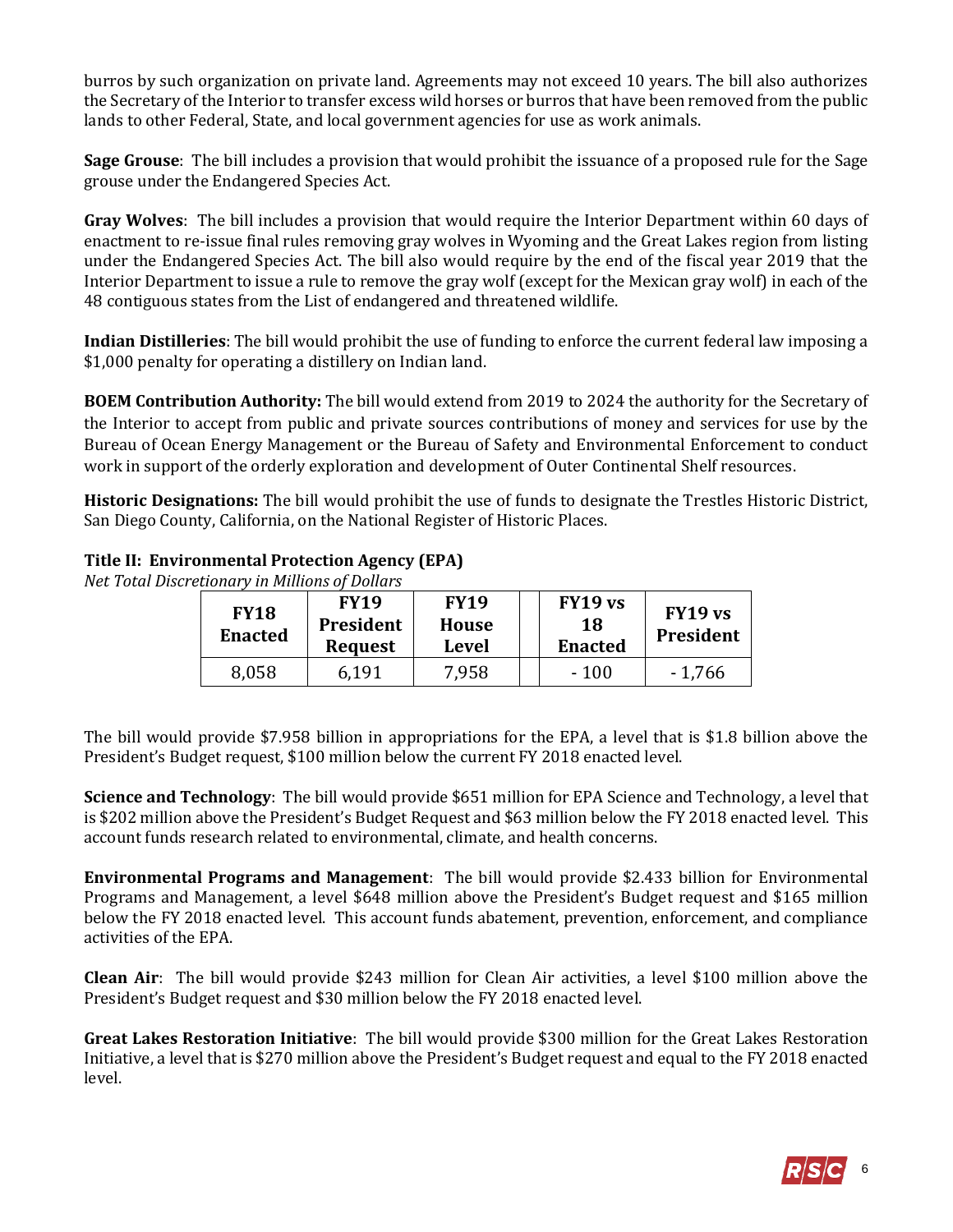**Hazardous Substances Superfund**: The bill would provide \$1.167 billion for the Hazardous Substances Superfund, a level \$78 million above the President's Budget request and \$75 million above the FY 2018 enacted level. This fund is used to clean up emergency hazardous materials, spills, and dangerous, uncontrolled, and abandoned hazardous waste sites.

**State and Tribal Assistance Grants (STAG)**: The bill would provide \$3.89 billion for STAG, a level \$959 million above the President's Budget request and \$326 million above the FY 2018 enacted level. STAG provides infrastructure assistance to local governments for environmental projects and categorical grants to state and tribal governments to operate environmental programs.

**Water Infrastructure Programs** : The bill would provide \$2.8 billion for water infrastructure programs, including \$1.4 billion for the Clean Water State Revolving Fund, a level that is the same as the President's Budget request and the FY 2018 enacted level; \$863 million for the Drinking Water State Revolving Fund, a level that is the same as the President's Budget request and the FY 2018 enacted level; and \$75 million for the Water Infrastructure Finance and Innovation Act (WIFIA) Program, including \$5 million for administration and \$45 for direct loan subsidies, a level that is \$30 million above the President's Budget request and \$40 million above the FY 2018 enacted level.

The bill also provides that 10 percent of the Clean Water State Revolving Fund and 20 percent of Drinking Water State Revolving Fund made available to each state should be used for forgiveness of principal on negative interest loans.

**Diesel Emissions Reduction Act (DERA) Grants**: The bill would provide \$100 million for DERA. The [RSC](https://rsc-walker.house.gov/sites/republicanstudycommittee.house.gov/files/wysiwyg_uploaded/RSC%20Budget%20FY2019%20-%20Narrative%20-%20FINAL.PDF#PAGE=132)  [Budget](https://rsc-walker.house.gov/sites/republicanstudycommittee.house.gov/files/wysiwyg_uploaded/RSC%20Budget%20FY2019%20-%20Narrative%20-%20FINAL.PDF#PAGE=132) recommended eliminating DERA grants because "Grants made under Diesel Emissions Reduction Act (DERA) have gone to wasteful projects involving cherry pickers, electrifying parking spaces at rest stops, and retrofitting old tractors."

**Fountain Pens:** Under the bill, the EPA would not be authorized to obligate or expend more than \$50 to purchase of any individual fountain pen.

# **Title III: Related Agencies**

*Net Total Discretionary in Millions of Dollars*

| <b>FY18</b><br><b>Enacted</b> | <b>FY19</b><br><b>President</b><br><b>Request</b> | <b>FY19</b><br>House<br>Level | FY19 vs<br>18<br><b>Enacted</b> | FY18 <sub>vs</sub><br>President |
|-------------------------------|---------------------------------------------------|-------------------------------|---------------------------------|---------------------------------|
| 13,365                        | 11,558                                            | 13,882                        | $+516$                          | $+2,323$                        |

The bill would provide \$13.882 billion in discretionary appropriations for the related agencies funded by the bill, a level \$2.3 billion above the President's Budget request, \$516 million above the FY 2016 enacted level.

**Forest Service**: The bill would provide a total of \$6.132 billion for the U.S. Department of Agriculture Forest Service, a level \$1.5 billion above the President's Budget request and \$197 million above the FY 2018 enacted level.

**National Forest System**: With Forest Service funds, the bill would provide \$1.972 billion for the National Forest System, a level \$252 million above the President's Budget request and \$48 million above the FY 2018 enacted level.

The bill does not rescind funding from the Land and Water Conservation Fund as proposed by the President's Rescission package, and as contained in [H.R. 3,](file:///C:/Users/jfields2/Desktop/Appropriations%20FY19/Minibus_Interior-FS/H.R.%203) Spending Cuts to Expired and Unnecessary Programs Act, passed by the House June 7, 2018.

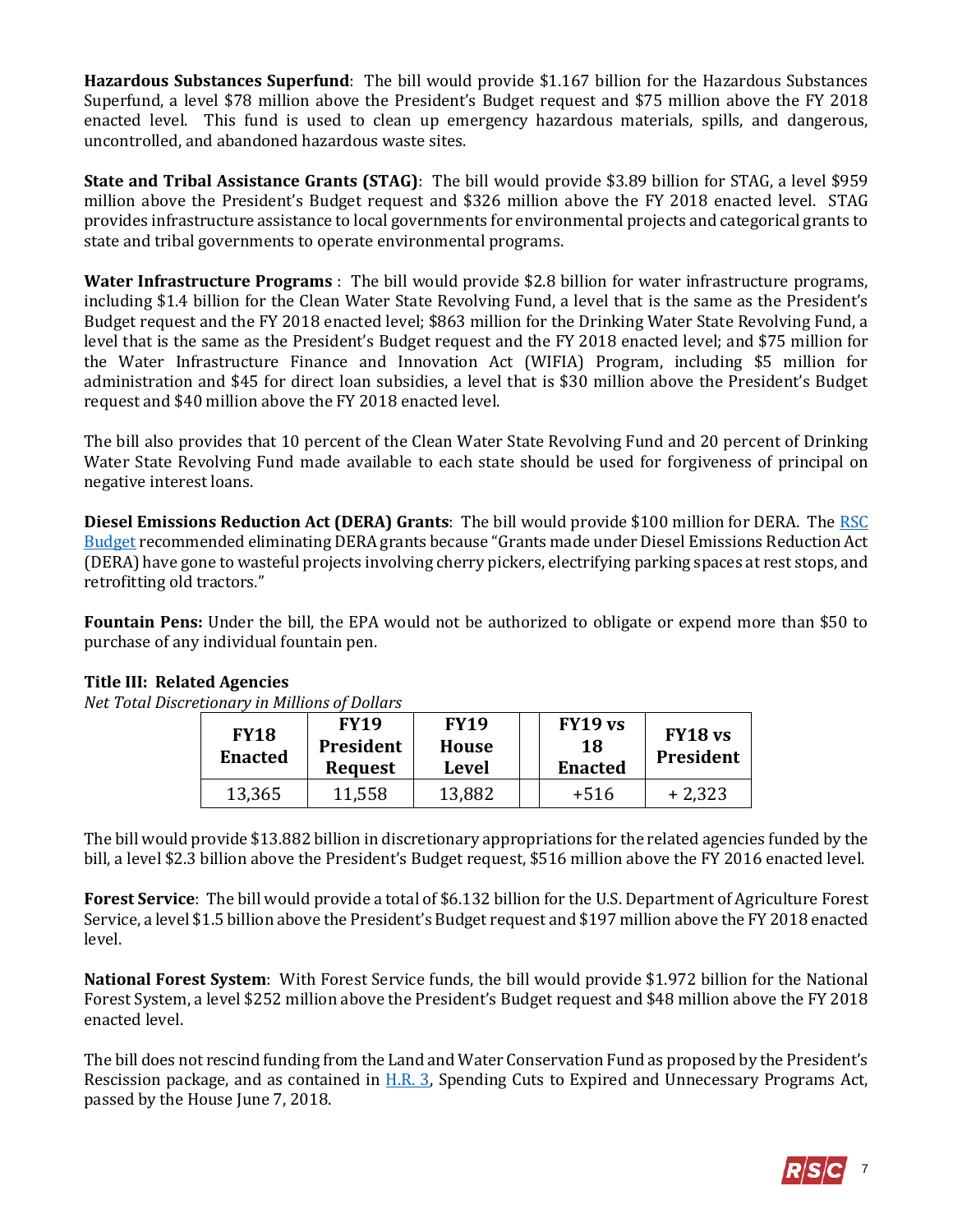**Wildland Fire**: The bill would provide \$3.004 billion for wildfire activities of the Forest Service. This level is \$500 million above the ten-year average of expenditures for these activities. In total, the bill would provide \$3.940 billion for wildland fire programs at the Department of the Interior and the Forest Service. A CRS report on the wildfire programs can be foun[d here.](http://www.crs.gov/pages/Reports.aspx?PRODCODE=R43077&Source=search)

Pursuant to the [FY 2018 Omnibus,](https://gallery.mailchimp.com/d4254037a343b683d142111e0/files/908b7457-a446-4f3c-9d54-bfd950708ae8/RSC_Legislative_Bulletin_FY_2018_Omnibus_March_22_2018.pdf) wildfire suppression funding will be exempt from the Budget Control Act discretionary spending caps up to \$2.25 billion in FY 2020 and growing to \$2.95 billion in FY 2027.

**Indian Health Service**: The bill would provide \$5.907 billion for the Indian Health Service, a level \$484 million above the President's Budget request and \$370 million above the FY 2018 enacted level.

**Smithsonian Institution**: The bill would provide \$1.055 billion for the Smithsonian Institution, a level \$98 million above the President's Budget request and \$12 million above the FY 2018 enacted level.

**National Gallery of Art**: The bill would provide \$168 million for the National Gallery of Art, a level \$21 million below the President's Budget request and \$2 million above the FY 2018 enacted level.

**Kennedy Center**: The bill would provide a total of \$40.5 million in subsidies for the John F. Kennedy Center for the Performing Arts in Washington, D.C., a level \$3 million above the President's Budget request and equal to the FY 2018 enacted level.

Th[e RSC Budget](https://rsc-walker.house.gov/sites/republicanstudycommittee.house.gov/files/wysiwyg_uploaded/RSC%20Budget%20FY2019%20-%20Narrative%20-%20FINAL.PDF#page=133) proposed eliminating this funding, stating "It is inappropriate for the federal government to subsidize a performing arts center in one of the wealthiest areas in the country." Article I, Section 8, Clause 8 of the [Constitution](http://www.heritage.org/constitution#!/articles/1/essays/46/patent-and-copyright-clause) states that "The Congress shall have Power … To promote the … useful Arts, by securing for limited Times to Authors and Inventors the exclusive Right to their respective Writings and Discoveries." However, the enumerated powers in the Constitution do not explicitly include the authority for Congress to provide direct taxpayer subsidies for the arts.

Many conservatives may believe that these subsidies are not necessary; the Kennedy Center has the ability to charge market-rate ticket prices for its shows and events. Tickets for the Broadway show *Hamilton* [retail](http://www.kennedy-center.org/calendar/event/TSTSE#tickets)  [for \\$199-625,](http://www.kennedy-center.org/calendar/event/TSTSE#tickets) and are available on the secondary market for higher. The Kennedy Center's [website](http://www.kennedy-center.org/Membership/Corporate) currently lists 16 multinational corporations as Executive benefactors contributing at least \$250,000 annually and 17 in the Corporate Leadership Circle as giving over \$100,000 per year, along with other contributors. The Kennedy Center also accepts tax-deductible contributions from individuals.

The bill would also include th[e reauthorization](https://docs.house.gov/billsthisweek/20180716/BILLS-115HR6147HR6258-RCP115-81.pdf#page=135) for appropriations for the Kennedy Center for FY 2019. Some conservatives may be concerned this authorization would be [unlikely to pass](https://www.bloomberg.com/news/articles/2015-07-20/house-leaders-drop-curtain-on-kennedy-center-bill) on its own merits. Some conservatives may also be concerned that including the authorization in the appropriation bill distorts the regular order process of providing oversight and accountability for federal spending projects.

**Wilson Center**: The bill would provide \$12 million for Woodrow Wilson International Center for Scholars, a level that is \$4.5 million above the President's Budget request and equal to the FY 2018 enacted level. The [Wilson Center](https://www.wilsoncenter.org/) is a taxpayer funded "think tank".

**National Endowment for the Arts**. The bill would provide \$155 million for the National Endowment for [the Arts,](http://arts.gov/) a level that is \$126 million above the President's Budget request and \$2 million above the FY 2018 enacted level. The [RSC Budget](https://rsc-walker.house.gov/sites/republicanstudycommittee.house.gov/files/wysiwyg_uploaded/RSC%20Budget%20FY2019%20-%20Narrative%20-%20FINAL.PDF#page=133) proposed eliminating this funding, stating "Support for the arts can easily, and more properly be found from non-governmental sources." The **[Heritage Foundation](https://www.heritage.org/blueprint-balance/budget-proposals/interior-environment-and-related-agencies)** supports eliminating this program. Article I, Section 8, Clause 8 of the *Constitution* states that "The Congress shall have Power … To promote the … useful Arts, by securing for limited Times to Authors and Inventors the exclusive Right to their respective Writings and Discoveries." However, the enumerated powers in the Constitution do not include the authority for Congress to provide direct taxpayer subsidies for the arts.

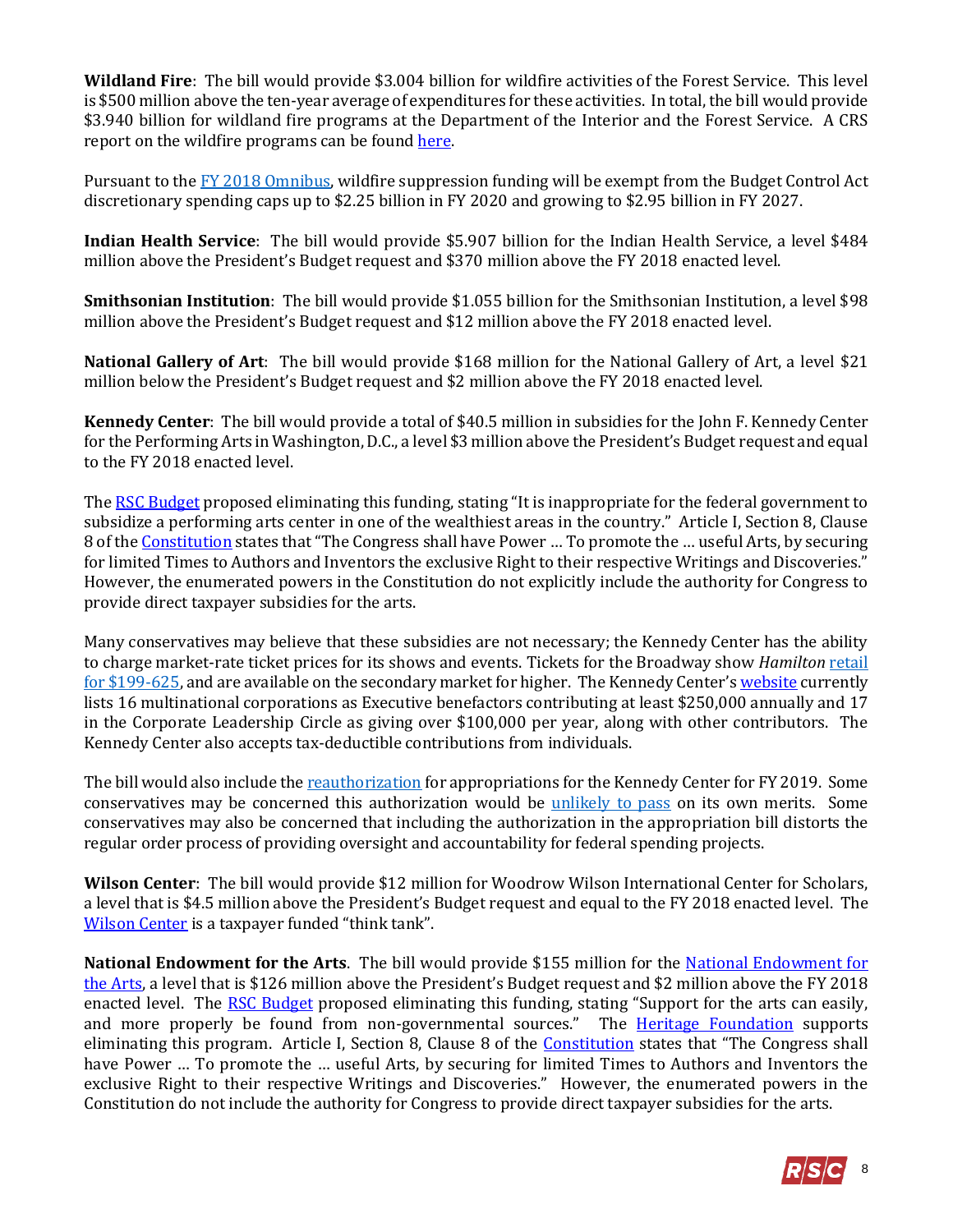**National Endowment for the Humanities**. The bill would provide \$155 million for the [National](http://www.neh.gov/)  [Endowment for the Humanities,](http://www.neh.gov/) a level that is \$113 million above the President's Budget request and \$2 million above the FY 2018 enacted level. Th[e RSC Budget](https://rsc-walker.house.gov/sites/republicanstudycommittee.house.gov/files/wysiwyg_uploaded/RSC%20Budget%20FY2019%20-%20Narrative%20-%20FINAL.PDF#page=133) proposed eliminating this funding, stating "Support for the arts can easily, and more properly be found from non-governmental sources." The Heritage [Foundation](https://www.heritage.org/blueprint-balance/budget-proposals/interior-environment-and-related-agencies) supports eliminating this program. Article I, Section 8, Clause 8 of the [Constitution](http://www.heritage.org/constitution#!/articles/1/essays/46/patent-and-copyright-clause) states that "The Congress shall have Power … To promote the … useful Arts, by securing for limited Times to Authors and Inventors the exclusive Right to their respective Writings and Discoveries." However, the enumerated powers in the Constitution do not include the authority for Congress to provide direct taxpayer subsidies for the arts.

**U.S. Holocaust Museum**: The bill would provide \$58 million for the Holocaust Museum, a level \$1 million above the President's Budget request and \$1 million below the FY 2018 enacted level.

**Dwight Eisenhower Memorial**: The bill would provide \$1.8 million for the Dwight D. Eisenhower Memorial Commission, a level \$30 million below the President's Budget request and \$45 million below the FY 2018 enacted level.

# **POLICY PROVISIONS:**

**Waters of the United States**: The bill would repeal the Army Corps of Engineers and the Environmental Protection Agency (EPA) rule changing the definition of "navigable waters" under the Clean Water Act. The bill also states that until such time as the EPA and Corps issue a new rule, and such rules goes into effect, any regulation or policy affected by the repealed rule shall be applied as if that repealed rule had not been issued.

In 2014, the EPA and the Corps proposed regulations that would reverse the long-standing definition of what waters would be regulated by the Clean Water Act. These regulations would place significant permitting and regulatory costs on many property owners. This regulation has been criticized by the [Heritage Foundation](http://dailysignal.com/2014/07/23/property-rights-stake-epas-water-power-grab/) as allowing regulation of "all ditches, except in narrow circumstances... even includ[ing] man-made ditches," and by the [U.S. Chamber of Commerce](https://www.uschamber.com/blog/lets-ditch-waters-us-rule) that it would "subject farmers, ranchers, manufacturers, home builders, local governments—nearly any property owner—to new layers of reviews and permitting."

**Prohibition on Lobbying**: The bill includes a provision that would prohibit the use of funds to promote public support or opposition to legislation before Congress.

**Greenhouse Gas Permitting**: The bill includes a provision that would prohibit the EPA from implementing a regulation that would require permitting under the Clean Air Act for carbon dioxide, nitrous oxide, water vapor, or methane emissions resulting from biological processes associated with livestock production.

**Manure Management Reporting**: The bill includes a provision that would prohibit the EPA from implementing a regulation that would require reporting of greenhouse gas emissions from manure management systems.

**Lead in Ammunition and Fishing Tackle**: The bill includes a provision that would prohibit regulating the lead content of ammunition or fishing tackle.

**Iron and Steel Domestic Sourcing Requirement**: The bill would generally require that all iron and steel components used in public water system construction or improvements paid for with State water pollution control revolving funds must be produced in the United States. This provision may concern some conservatives.

**Recreation Fee**: The bill would extend through FY 2021 the authority of the Recreation User Fee currently authorized to be charged by the Department of the Interior's Bureau of Land Management (BLM), Bureau of

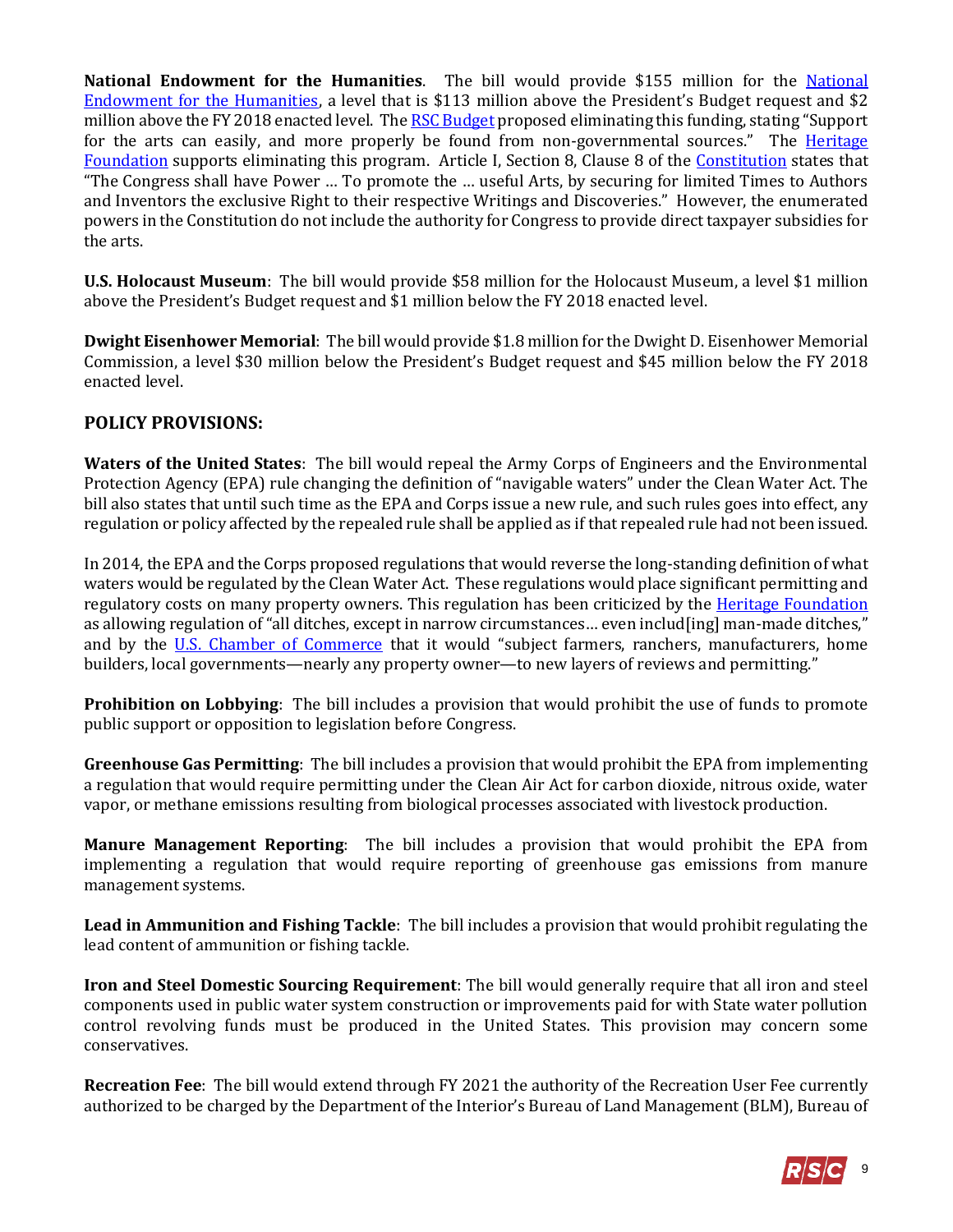Reclamation (BOR), National Park Service (NPS), and U.S. Fish and Wildlife Service (FWS), and the U.S. Department of Agriculture's Forest Service (USFS).

**Permitting for Agricultural Activities**: The bill includes a provision that would prohibit the use of funds to require permits for the discharge of dredged or fill material under the Clean Water Act (CWA) for agricultural activities identified in subparagraphs (A) and (C) of Section 404(f)(1) of the CWA.

**Agricultural Nutrients**: The bill would prevent the EPA from issuing regulations applying to animal feeding operation under the Solid Waste Disposal Act.

**Closing Areas for Hunting and Shooting**: The bill includes a provision that would prohibit the BLM from closing areas that were open to recreational hunting and shooting as of January 1, 2013.

**Direct Hire Authority:** Some conservatives may be concerned that the bill would generally give the Secretary of Agriculture the authority to appoint, without regard for current laws pertaining to the examination, certification, and appointment federal civil and competitive service employees, former resource assistants meeting Office of Personnel Management (OPM) qualification standards to jobs with the Forest Service.

**Grizzly Bears:** The bill would prohibit the use of funds for the transplantation or introduction of grizzly bears into the North Cascades Ecosystem.

**Wild Horse and Burros Management:** The bill would allow the Interior Department to manage wild horses and burros as a non-reproducing or single-sex herd, including through sterilization.

**Oil and Gas Royalties from Alaska Coastal Plain**: The bill would direct six percent of the oil and gas royalties that Alaska receives from ANWR drilling to go to Alaska Native Fund to provide for the social and economic needs of Natives.

**Ozone**: The bill does not include language delaying or prohibiting implementation and enforcement of the ozone regulations published in October 2015. This Congress, the House passed [H.R. 806,](https://rsc-walker.house.gov/sites/republicanstudycommittee.house.gov/files/2017LB/Legislative_Bulletin_HR806.pdf) the Ozone Standards Implementation Act of 2017 to delay the 2015 regulations.

**Report on Climate Change Funds:** Some conservatives may be concerned that the bill does not require a report from the president describing in detail all federal agency funding for climate change programs, as was required in FY 2016 and FY 2017.

**Unauthorized Appropriations:** The bill includes \$7.447 billion in appropriations for 56 programs that are not authorized by law.

The inclusion of appropriations for these programs in the reported bill is in violation of clause  $2(a)(1)$  of [rule XXI of the Rules of the House.](https://rules.house.gov/sites/republicans.rules.house.gov/files/114/PDF/House-Rules-114.pdf#page=38) 

| <b>Agency</b>                    | <b>Unauthorized Programs</b><br>funded by the bill | <b>Total Unauthorized</b><br><b>Appropriations</b> |
|----------------------------------|----------------------------------------------------|----------------------------------------------------|
| <b>Bureau of Land Management</b> | All                                                | 1,352,956                                          |
| US Fish and Wildlife Service     | 15                                                 | 396,483                                            |
| <b>US Geological Society</b>     | 4                                                  | 114,354                                            |
| <b>Bureau of Indian Affairs</b>  |                                                    | 223,272                                            |
| Office of Insular Affairs        |                                                    | 3,500                                              |
| EPA                              | 22                                                 | 6,229,935                                          |

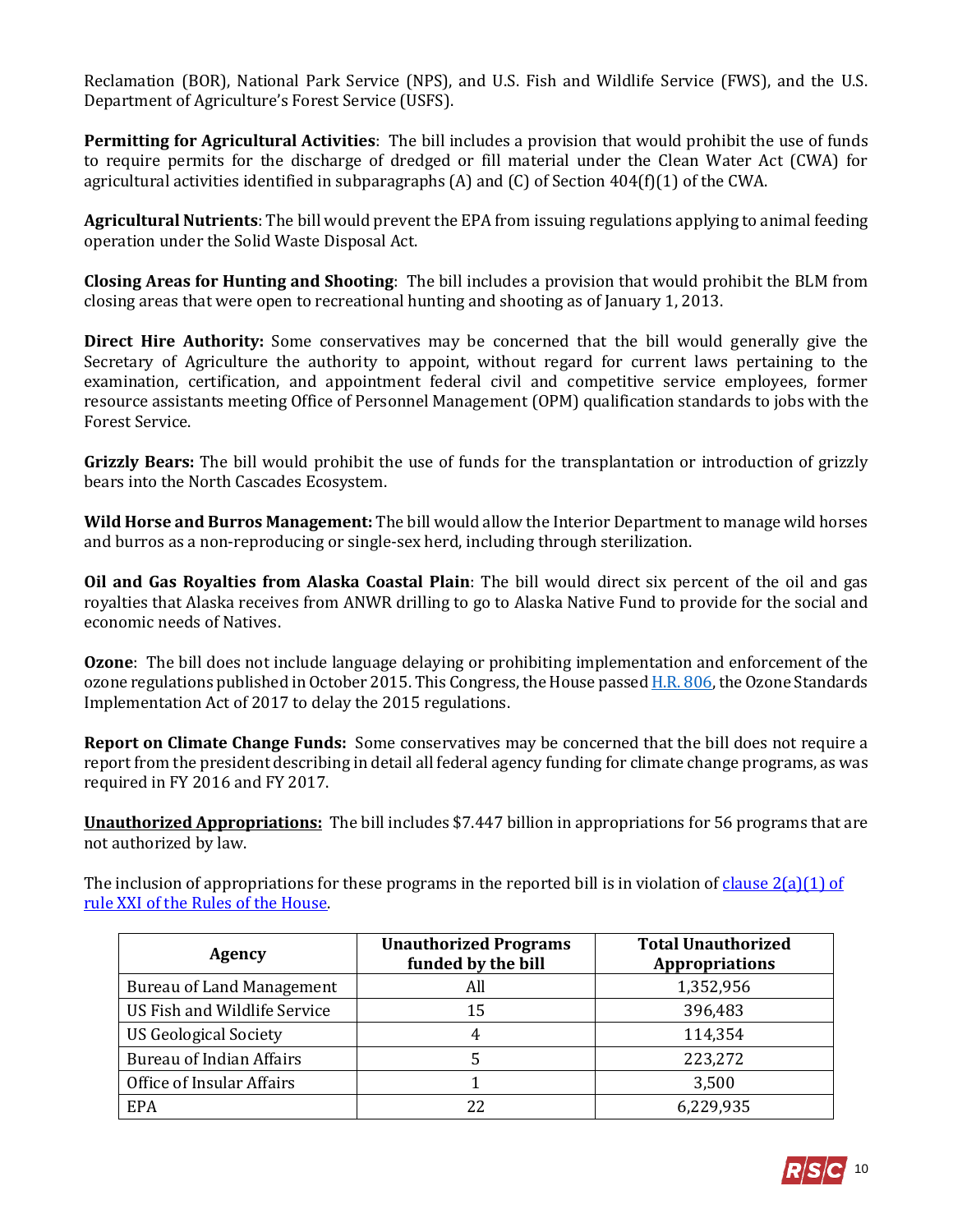| <b>Related Agencies</b> |    | 358,109   |
|-------------------------|----|-----------|
| <b>Total</b>            | 52 | 7,447,055 |

*Net Total Discretionary in Thousands of Dollars*

# **Division B: Financial Services and General Government Appropriations Act, 2019**

| <b>FY18</b><br><b>Enacted</b> | <b>FY19</b><br>President<br><b>Request</b> | <b>FY19</b><br>House<br><b>Level</b> | <b>FY19 vs</b><br>18<br><b>Enacted</b> | FY18 <sub>vs</sub><br>President |
|-------------------------------|--------------------------------------------|--------------------------------------|----------------------------------------|---------------------------------|
| 23,423                        | 26,587                                     | 23,423                               |                                        | $-3,164$                        |

*Net Total Discretionary in Millions of Dollars*

The Financial Services and General Government Appropriations Act would appropriate a net total of \$23.423 billion, a level that is \$3.164 billion below the President's Budget request and the same as the FY 2018 enacted level.

#### **Title I: Department of the Treasury**

*Net Total Discretionary in Millions of Dollars*

| <b>FY18</b><br><b>Enacted</b> | <b>FY19</b><br>President<br><b>Request</b> | <b>FY19</b><br><b>House</b><br>Level | FY19 vs<br>18<br><b>Enacted</b> | FY18 <sub>vs</sub><br>President |
|-------------------------------|--------------------------------------------|--------------------------------------|---------------------------------|---------------------------------|
| 12,155                        | 12,678                                     | 13,636                               | $+1,480$                        | +958                            |

The Treasury would be appropriated a net total of \$13.6 billion, a level that is \$1 billion above the President's Budget request, \$1.5 million above the FY 2018 enacted level.

**Treasury (Non-IRS)**: The non-IRS functions of the Treasury are appropriated \$2.02 billion, a level that is \$838 million above the President's Budget request and \$1.3 billion above the FY 2018 enacted level.

**Office of Terrorism and Financial Intelligence**: The bill would provide \$161 million for the Treasury's Office of Terrorism and Financial Intelligence, a level that is \$2 million above the President's Budget request and \$19 million above the current FY 2018 level.

**Fund for America's Kids and Grandkids**: The bill would create this new fund. According to th[e Committee](https://www.congress.gov/115/crpt/hrpt792/CRPT-115hrpt792.pdf#page=12)  [Report,](https://www.congress.gov/115/crpt/hrpt792/CRPT-115hrpt792.pdf#page=12) it "is established to fund activities to further government efficiency, and through those efficiencies reduce the overall cost to operate government programs." Pursuant to the bill, funds appropriated to the Fund could not be obligated until the Federal government is operating either at a surplus or zero deficit. The bill would appropriate \$585 million to this new account.

The Congressional Budget Office projects the federal deficit to rise from \$981 billion in FY 2019 to \$1.526 billion in 2028. Many conservatives will be pleased that the practical effect of the surplus/zero-deficit restriction is that it would be virtually impossible under current policy for the funds appropriated to the Fund to be spent so long as they remain in the fund.

**Treasury Forfeiture Fund**: The bill would not rescind any funds from the **Treasury Forfeiture Fund**. The FY2018 Omnibus permanently rescinded \$702 million from the Fund.

The Fund is populated by assets seized pursuant to law-enforcement activities by the Treasury and certain Homeland Security agencies and is then available to support a [number of law enforcement activities.](http://www.crs.gov/Reports/97-139#_Toc409784631) A

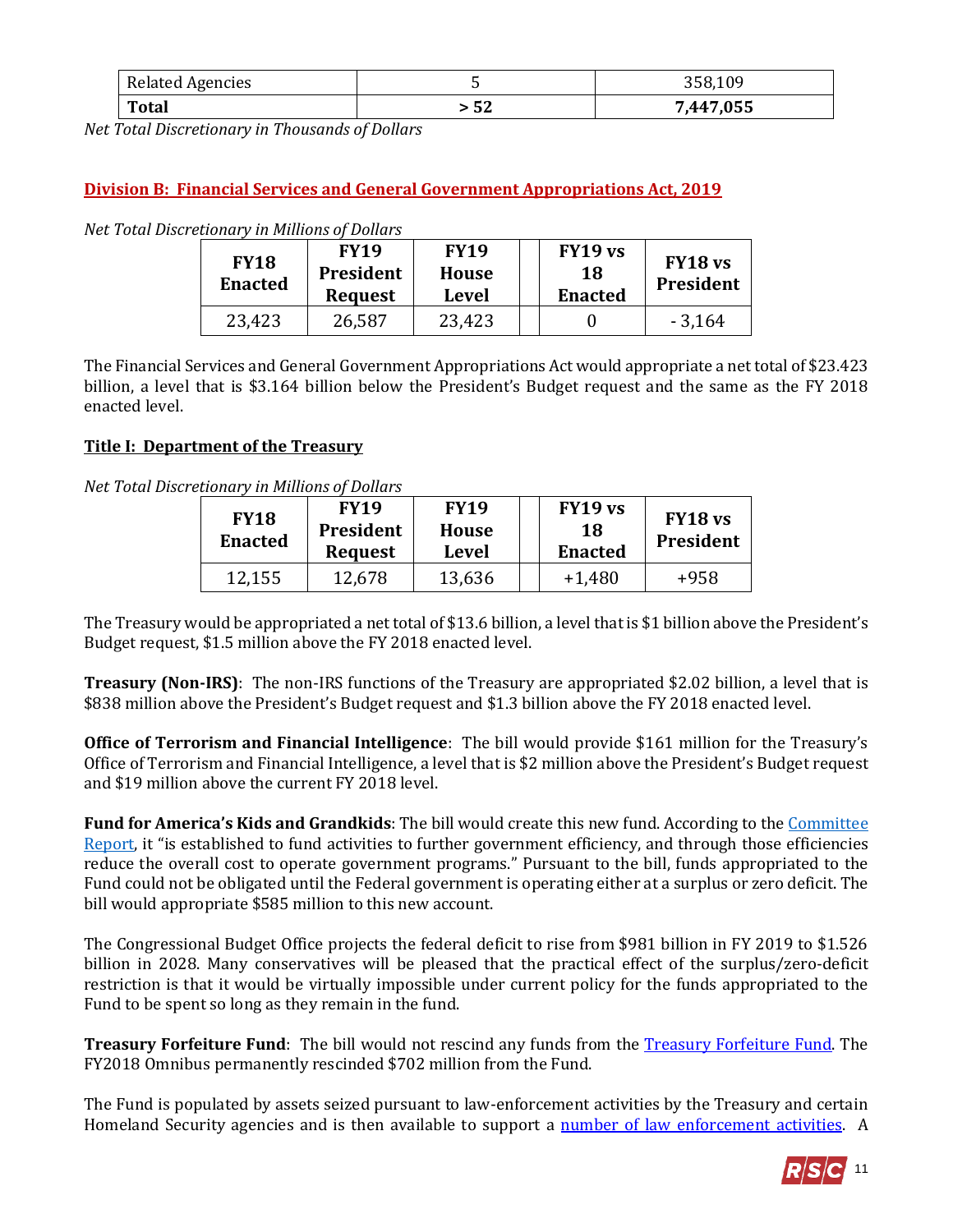smaller rescission of these funds means that more resources are available for law enforcement activities. A rescission from this fund is a "change in mandatory program" (CHIMPS). In the past, some rescissions from the Fund would reduce mandatory spending in the fiscal year under consideration, but would also increase mandatory spending in the out-years. Consequently, they would produce no real savings but be used to offset actual spending in the appropriations bill.

Some conservatives have expressed concerns in the past that seizures under various asset forfeiture programs fail to provide basic protections to citizens, and some may believe such activities to be unconstitutional violation of the 4th Amendment. More information on asset forfeiture and the use of the Fund as a CHIMP is available from th[e Heritage Foundation.](http://www.heritage.org/research/reports/2015/11/instead-of-raiding-the-assets-forfeiture-fund-congress-should-simply-discontinue-it) 

**Internal Revenue Service (IRS)**: The bill would provide \$11.616 billion for the IRS, a level that is \$120 million above the president's budget request, \$186 million above the current FY 2018 enacted level.

Within this total, \$4.86 billion is for enforcement, \$3.99 billion is for operations support, \$2.49 billion is for taxpayer services, and \$200 million is for business systems modernization.

Additionally, Section 113 of the bill would appropriate an additional \$77 million to the IRS for either Taxpayer Services, Enforcement, or Operations Support accounts of the Internal Revenue Service for an additional amount to be used solely for carrying out the [Tax Cuts and Jobs Act](https://gallery.mailchimp.com/d4254037a343b683d142111e0/files/bf5b8df0-1ed1-4627-8b56-aa72430ba3b5/LB_Senate_Tax_Bill_FINAL_Amended_FINAL.pdf) so long as the IRS submits to Congress a spending plan for such funds.

#### **POLICY PROVISIONS:**

**Targeting of Conservatives**: Sections 107 and 108 of the bill would prohibit the use of funds to target groups and individual citizens based upon their ideological beliefs or for exercising their First Amendment rights.

**IRS Conferences**: The bill includes a current law provision to prohibit funds for IRS conferences that fail to comply with the Inspector General's recommendations.

**Hiring Former IRS Employees**: The bill would prohibit hiring or awarding bonuses to IRS employees without taking into account the conduct and tax compliance of the employee.

**Confidential Taxpayer Information**: The bill would prohibit the use of funds in violation of [law](http://uscode.house.gov/view.xhtml?req=(title:26%20section:6103%20edition:prelim)%20OR%20(granuleid:USC-prelim-title26-section6103)&f=treesort&edition=prelim&num=0&jumpTo=true) that prohibits the release of taxpayer return information by the federal government.

**IRS Prepared Tax Returns**: The bill would prohibit the use of funds for the IRS to pre-fill or pre-populate tax returns for taxpayers.

**Tax Exempt Status of Churches**: The bill would prohibit the IRS from determining that a church is not tax exempt for participating in political campaign unless the IRS Commissioner consents to the determination and the IRS notifies Congress at least 90 days before the determination would take effect.

**501(c)(4) Regulations**: The bill would prohibit the use of funds for the IRS to issue regulations that would change the definition and standards for  $501(c)(4)$  organizations. The IRS has attempted to rewrite regulations that would codify its practice of targeting conservative organizations. This important language is designed to protect the free speech rights of civic organizations.

**Financial Action Task Force Reimbursement:** The bill would allow the IRS to use funds appropriated for the Office of Terrorism and Financial Intelligence'' to reimburse the ''Departmental Offices—Salaries and Expenses'' account for expenses incurred in such account for reception and representation expenses to support activities of th[e Financial Action Task Force.](https://www.treasury.gov/resource-center/terrorist-illicit-finance/Pages/Financial-Action-Task-Force.aspx)

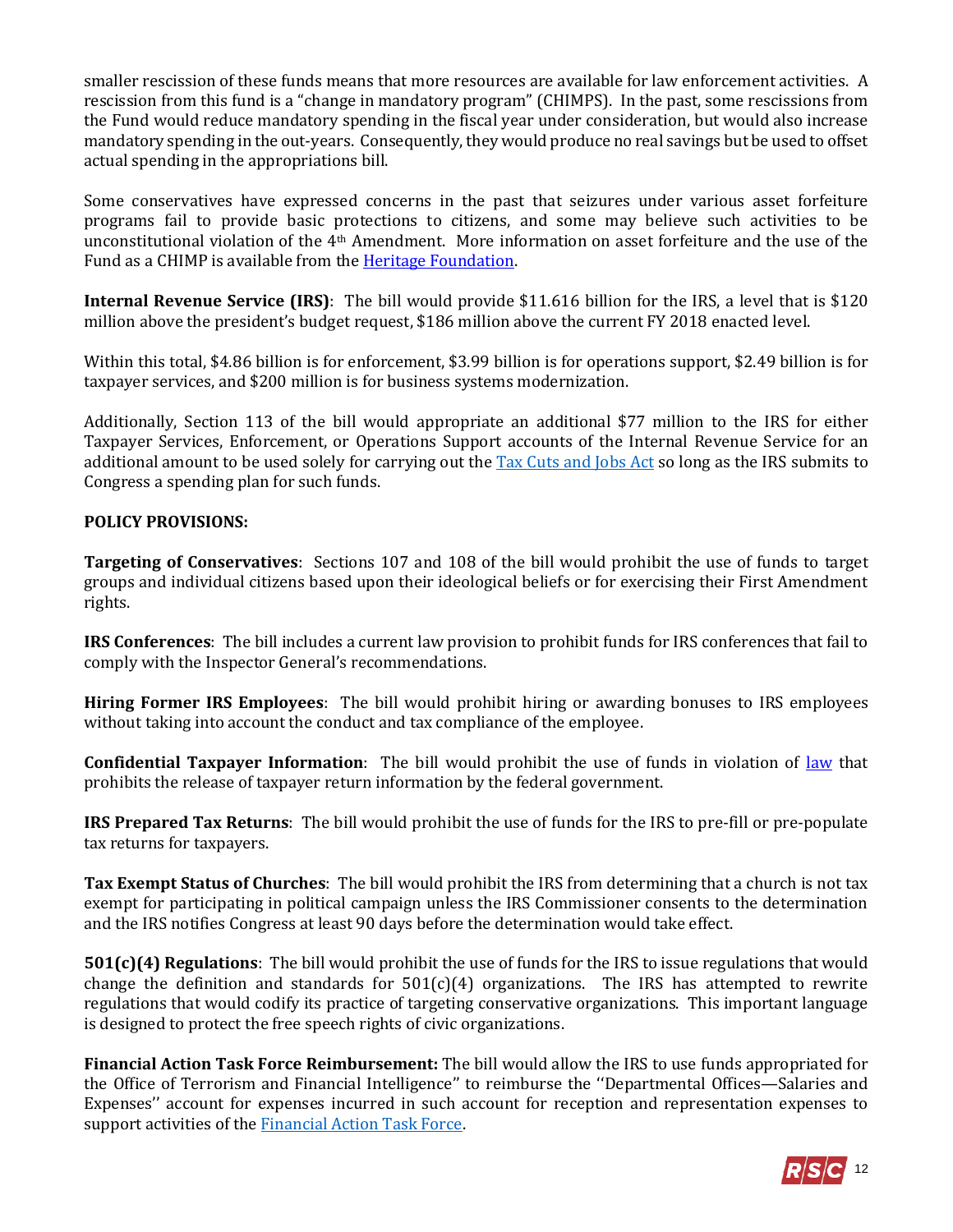**Wasteful Conferences**: The bill would prohibit funds for IRS conferences that fail to comply with the Inspector General's recommendations.

**Cuba Issues**: The bill would:

- prohibit funds to approve, license, facilitate, authorize, or otherwise allow the importation of property confiscated by the Cuban Government; and
- prohibit approving or allowing the licensing of a mark, trade name, or commercial name that is substantially similar to one that was used in connection with a business or assets that was confiscated by Cuba, unless expressly consented.

**Climate Action Plan (CAP)**: The bill would prohibit funds for enforcing a rule based on Obama's "[Guidance](https://www.treasury.gov/press-center/press-releases/Pages/jl2195.aspx)  for United States [Positions on MDBs Engaging with Developing Countries on Coal-](https://www.treasury.gov/press-center/press-releases/Pages/jl2195.aspx)Fired Power Generation'' dated October 29, 2013" when enforcement would prohibit or have the effect of prohibiting, the carrying out of any coal-fired or other power generation project the purpose of which is to increase exports of prevent the loss of jobs.

**Office of Financial Research Appropriations**: The bill would limit the fees available for use by the OFR to the amount provided in appropriations acts beginning in fiscal year 2020.

**IRS Videos**: The bill would not prohibit funds for wasteful videos that have not been reviewed for "cost, topic, tone, and purpose and certified to be appropriate," As has been included in previous appropriations bills.

**Obamacare Funding**: Some conservatives may be concerned the bill does not prohibit the use of funds to implement Obamacare, as has been included in previous appropriations bills.

#### **Title II: Executive Office of the President**

| <b>FY18</b><br><b>Enacted</b> | <b>FY19</b><br>President<br><b>Request</b> | <b>FY19</b><br><b>House</b><br><b>Level</b> | FY19 vs<br>18<br><b>Enacted</b> | FY18 <sub>vs</sub><br><b>President</b> |
|-------------------------------|--------------------------------------------|---------------------------------------------|---------------------------------|----------------------------------------|
| 725.535                       | 349.351                                    | 725.335                                     | $-.200$                         | +375.984                               |

*Net Total Discretionary in Millions of Dollars*

The Executive Office of the President would be appropriated a net total of \$725 million, a level that is \$349 million above the President's Budget request, and roughly the same as the FY 2018 enacted level.

**White House Salaries and Expenses**: The bill would provide \$55 million for White House staff salaries and expenses, a level that is the same as the President's Budget request and the FY 2018 enacted level.

**National Security Council and the Homeland Security Council**: The bill would provide \$13 million for the National Security Council and the Homeland Security Council, a level that is \$500,000 below the President's Budget request and \$1.2 million more than the FY 2018 enacted level.

**Office of Management and Budget (OMB)**: The bill would provide \$103 million for the OMB, a level that is the same as the President's Budget request and \$2 million above the FY 2018 enacted level.

The Committee Report tasks OMB with providing printed copies of the FY2019 budget request to Congress. Some conservatives may believe this is a waste of money.

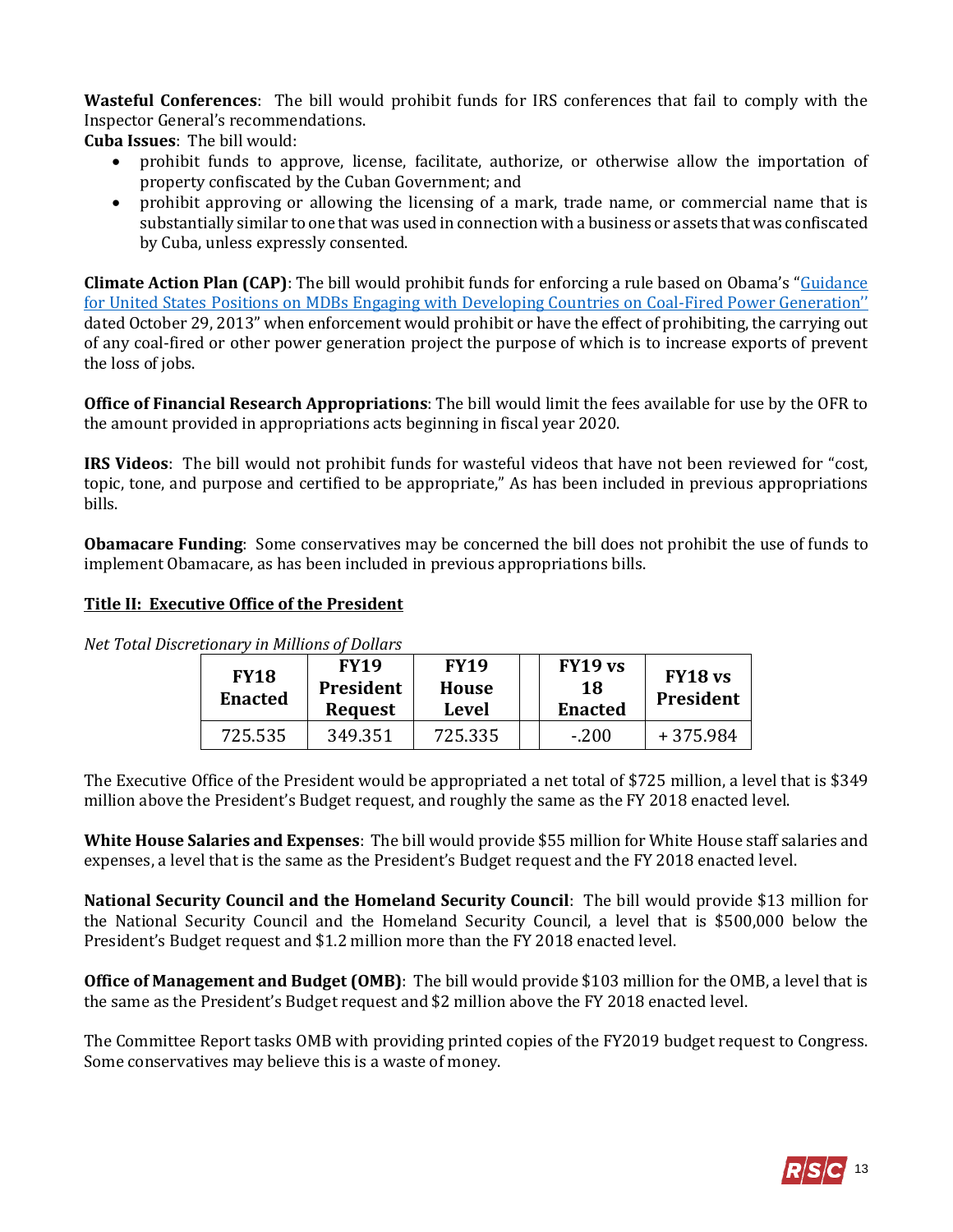**Office of National Drug Control Policy (ONDCP)**: The bill would provide a total of \$415 million for the ONDCP, a level that is \$386 above the President's Budget request and about the same as the FY 2018 enacted level.

**Office of the Vice President**: The bill would provide the Office of the Vice President \$4.6 million, a level that is equal to the President's Budget request and the FY 2018 enacted level.

# **POLICY PROVISIONS:**

**Impact of Executive Orders**: The bill would require the OMB to include a statement of the budgetary impact (including costs, benefits, and revenues) of Executive Orders or Presidential Memorandum issued or revoked. For Memoranda, the requirement for cost estimates only applies when the estimated regulatory cost of the memorandum is in excess of \$100 million.

**Signing Statements**: The bill would not prohibit the use of funds to prepare, sign, or approve statements abrogating legislation passed by Congress and signed by the president, as has been included in previous appropriations bills.

**Executive Orders Contravening Law**: The bill would not prohibit the use of funds to prepare or implement an Executive Order or Presidential Memorandum that contravenes existing law, as has been included in previous appropriations bills.

# **Title III: The Judiciary**

*Net Total Discretionary in Millions of Dollars*

| <b>FY18</b><br><b>Enacted</b> | <b>FY19</b><br><b>President</b><br><b>Request</b> | <b>FY19</b><br><b>House</b><br>Level | FY19 vs<br>18<br><b>Enacted</b> | FY18 <sub>vs</sub><br>President |
|-------------------------------|---------------------------------------------------|--------------------------------------|---------------------------------|---------------------------------|
| 7,552                         | 7,662                                             | 7,704                                | $+151$                          | + 42                            |

The Federal Judiciary would be appropriated a net total of \$7.704 billion, a level that is \$42 million above the President's Budget request, \$151 million above the FY18 enacted level.

**Supreme Court**: The bill would provide the Supreme Court a total of \$104 million, a level that is nearly equal to the President's Budget request and \$2.5 million above the FY 2018 enacted level.

# **Title IV: District of Columbia**

*Net Total Discretionary in Millions of Dollars*

| <b>FY18</b><br><b>Enacted</b> | <b>FY19</b><br><b>President</b><br><b>Request</b> | <b>FY19</b><br>House<br>Level | FY19 vs<br>18<br><b>Enacted</b> | FY18 <sub>vs</sub><br>President |
|-------------------------------|---------------------------------------------------|-------------------------------|---------------------------------|---------------------------------|
|                               |                                                   |                               |                                 |                                 |

The District of Columbia (D.C.) would be appropriated a net total of \$721 million, a level that is \$78 million above the President's Budget request and \$15 million above the FY 2018 enacted level.

**College Tuition Subsidies**: The bill would provide \$30 million for the DC Tuition Assistance Grant (DCTAG) program, a level that is \$30 million above the President's Budget request (which proposed to eliminate

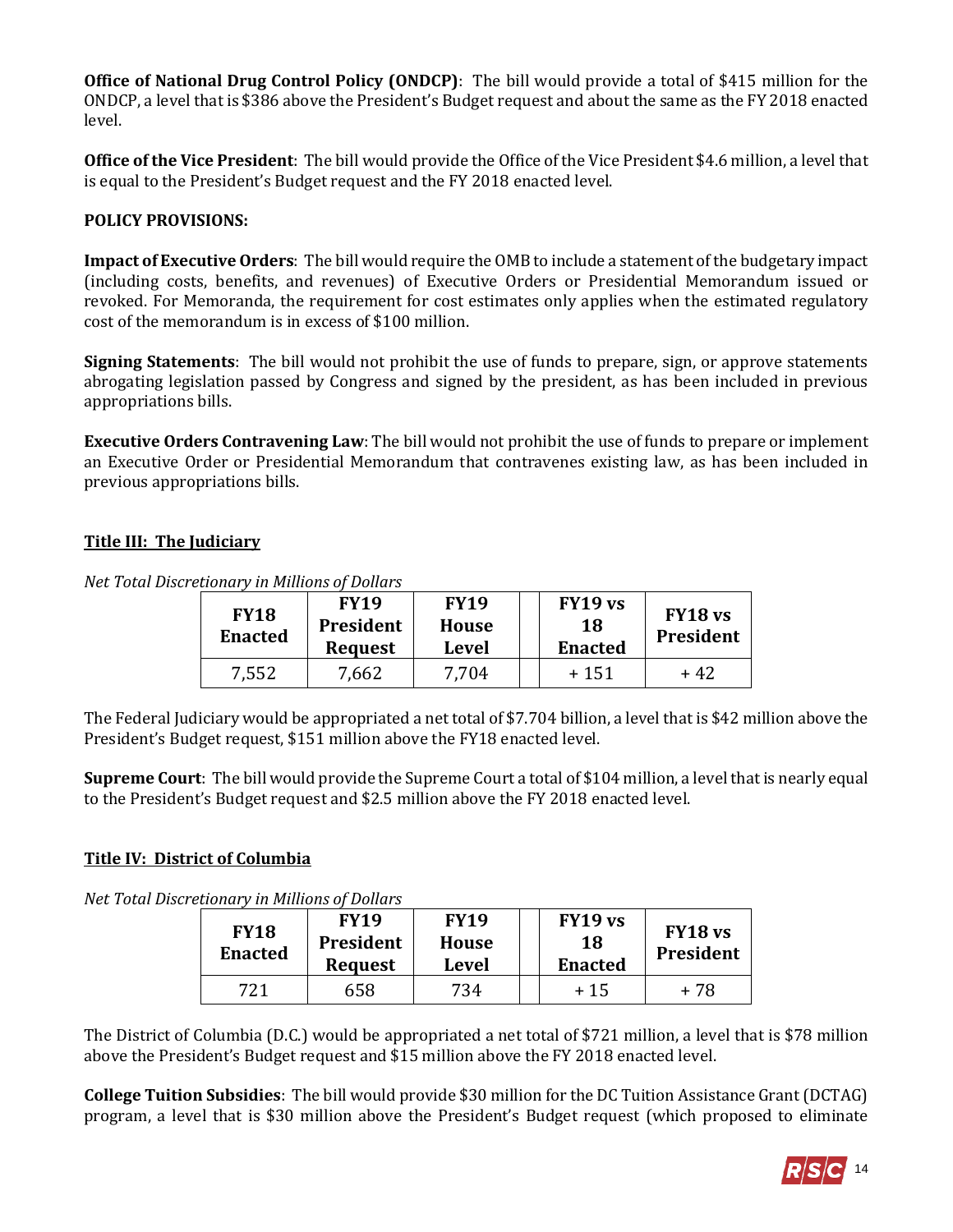funding completely) and \$10 million below the FY 2018 enacted level. The DCTAG program provides up to \$10,000 annually for undergraduate DC students to attend eligible four-year public universities and colleges nationwide at instate tuition rates as well as grants of up to \$2,500 per year for students to attend private universities and colleges in the D.C. metropolitan area, private Historically Black Colleges and Universities nationwide, and public two-year community colleges nationwide.

**Scholarships for Opportunity and Results (SOAR) Act**: The bill would provide \$45 million to implement the SOAR Act, a level that is the same as the President's Budget request and the FY 2018 enacted level.

# **POLICY PROVISIONS:**

**D.C. Local Funds**: The bill provides authority for D.C. to spend its local funds. Section 816 of the bill would provide authority for D.C. to spend its local funds in the event of a federal government shutdown. Section 819 of the bill would repeal D.C.'s Local Budget Autonomy Amendment Act of 2012.

**Assisted Suicide:** Section 817 of the would prohibit D.C. from using funds to enact any law to carry out assisted suicide. This section also repeals the District of Columbia Death With Dignity Act of 2016.

**Reproductive Non-Discrimination Act:** Section 818 of the bill would prohibit the use of appropriated funds from being used to carry out the Reproductive Health Non-Discrimination Amendment Act of 2018 (D.C. Law 20– 261) which bars employers from making employment decisions based on an employee's reproductive decisions.

**Needle Exchanges**: Section 807 of the bill would prohibit the use of federal funds for a drug needle exchange program.

**Conscience Clause**: Section 808 of the bill would maintain the conscience clause for contraceptive coverage by health insurance plans in D.C.

**Drug Legalization**: Section 809 of the bill would prohibit the use of federal fund to legalize or reduce the penalties against controlled substances including marijuana.

**D.C. Hyde Amendment**: Section 810 would prohibit the use of federal or local funds to provide for an elective abortion. Since 1979, Congress has prohibited the use of funds for abortion in D.C., except for FY 1994-95, and in FY 2010 through part of FY 2011.

# **Title V: Independent Agencies**

*Net Total Discretionary in Millions of Dollars*

| <b>FY18</b><br><b>Enacted</b> | <b>FY19</b><br>President<br><b>Request</b> | <b>FY19</b><br><b>House</b><br>Level | FY19 vs<br>18<br><b>Enacted</b> | FY19 vs<br><b>President</b> |
|-------------------------------|--------------------------------------------|--------------------------------------|---------------------------------|-----------------------------|
| 2,710                         | 2,727                                      | 1,234                                | $-1,476$                        | $-1,493$                    |

The independent agencies funded by the bill would be appropriated a net total of \$1.234 billion, a level that is \$1.493 billion below the President's Budget request and \$1.476 billion below the FY 2018 enacted level.

**Consumer Financial Protection Bureau (CFPB)**: The bill would make the CFPB subject to the appropriations process in FY 2019. Under the Dodd-Frank financial reform law, the CFPB is allowed to set its own budget using funds transferred from the Federal Reserve. This allows the CFPB to operate with no Congressional oversight. The bill would limit transfers to \$485 million in FY 2019, an amount equal to the President's Budget request.

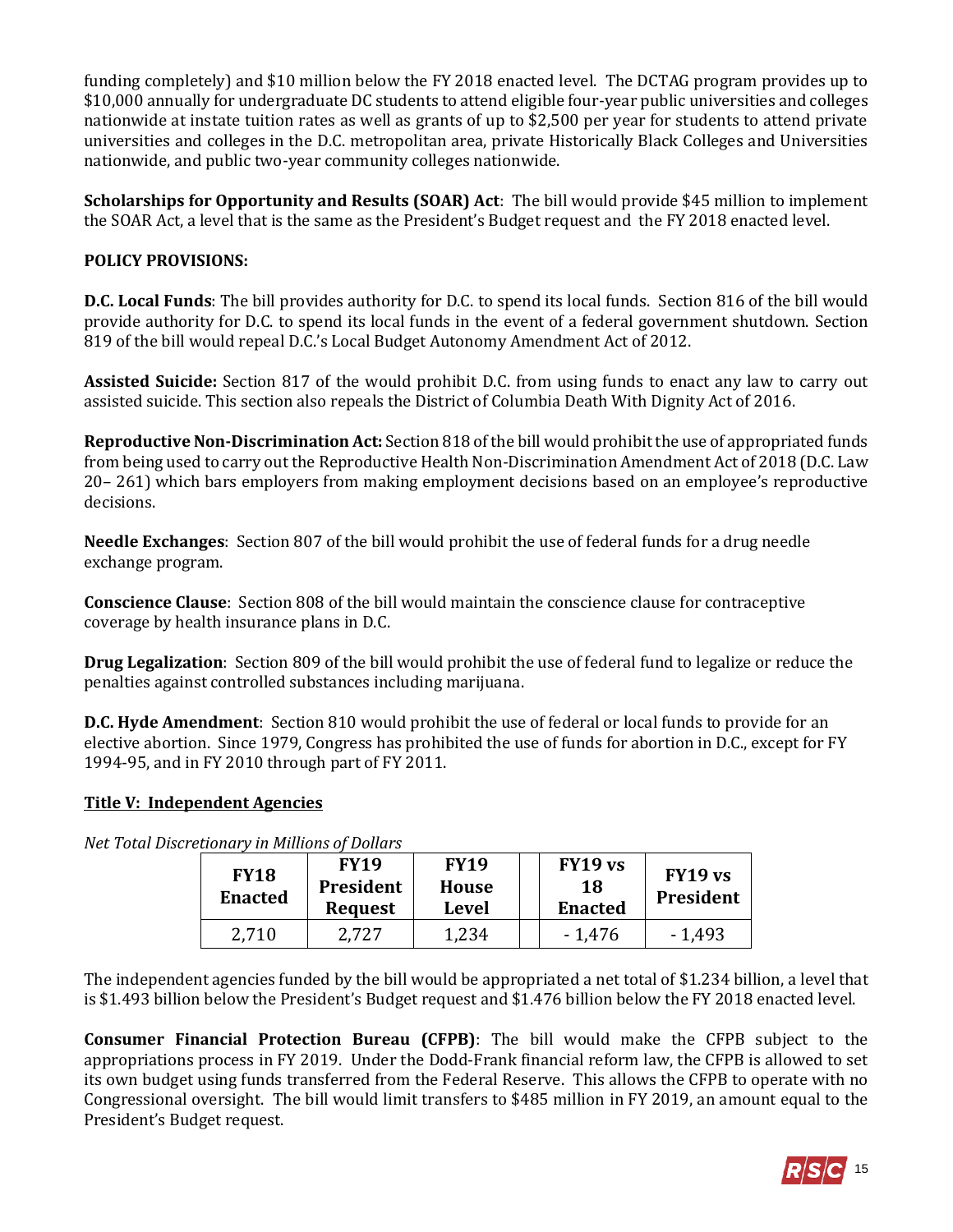**Federal Communications Commission (FCC)**: The bill would provide \$335 million for the FCC, a level that is \$2 million above the president's budget request and \$13 million above the FY 2018 enacted level. The appropriation would be fully offset with offsetting collections.

**Federal Election Commission (FEC)**: The bill would provide \$71 million for the FEC, a level that is equal to the President's Budget request and the FY 2018 enacted level.

**Office of Personnel Management (OPM)**: The bill would provide a total of \$267 million for the OPM, a level that is the same as the President's Budget request and \$5 million above the FY 2018 enacted level.

**Securities and Exchange Commission (SEC)**: The bill would provide the SEC with \$1.695 billion, a level that is \$3.5 million below the President's Budget request and \$201 million below the FY 2018 enacted level. This funding would be fully offset by fee collections.

The bill would not rescind \$25 million in the unobligated balances from the SEC's Reserve Fund as requested in the President Budget request.

**Small Business Administration (SBA)**: The bill would provide \$742 million for the SBA, a level that is \$63 million above the President's Budget request and \$41 million above the FY 2018 enacted level.

The bill would repeal a provision of the Food, Conservation, and Energy Act of 2008 that created an expedited disaster assistance business loan program under which the SBA could, on an expedited basis, guarantee timely payment of principal and interest, as scheduled on any loan made to an eligible small business.

**U.S. Postal Service (USPS):** The bill would provide \$308 million for the USPS, a level that is \$18 million above the President's Budget request and \$5 million above the FY 2018 enacted level.

**Limitation on Postal Reform:** Conservatives may be concerned that the bill contains language that would require that 6-day delivery shall continue at not less than the 1983 level and prohibit funds from being used to consolidate or close small rural and other small post offices. The bill also includes language that would require the United States Postal Service to maintain and comply with delivery standards for First Class Mail and periodicals effective on July 1, 2012.

# **POLICY PROVISIONS:**

**Pro-Life**: Sections 613 and 614 of the bill would prohibit funding abortion coverage through the Federal Employee Health Benefits Program (FEHBP), except in cases where the health of the mother is at risk or in the event of rape and incest. These provisions, sometimes called the Smith Amendment, were first enacted in 1983 and have consistently been included in appropriations bills. Section 631 would prohibit abortion coverage through the Multi-State Plan Program created under Obamacare.

**Conscience Clause**: Section 726 of the bill would maintain conscience protections for contraceptive coverage by health insurance plans in the FEHB.

**Discretionary Spending Cap Adjustment Authority:** Conservatives may be concerned that Section 745 of the bill would direct the Office of Management and Budget (OMB) to adjust the defense or non-defense discretionary spending caps upward in an amount as high as 0.2 percent of the sum of the adjusted discretionary spending limits for both categories for the fiscal year when there is a breach of the spending caps due to estimating differences between OMB and the Congressional Budget Office (CBO). For FY 2019, the adjustment could be as high as \$2.488 billion.

**Recreational Off-Road Vehicles:** section 501 would prohibit the Consumer Product Safety from moving forward with finalizing a rule to designed to make the vehicles safer until a National Academy of Sciences study is complete.

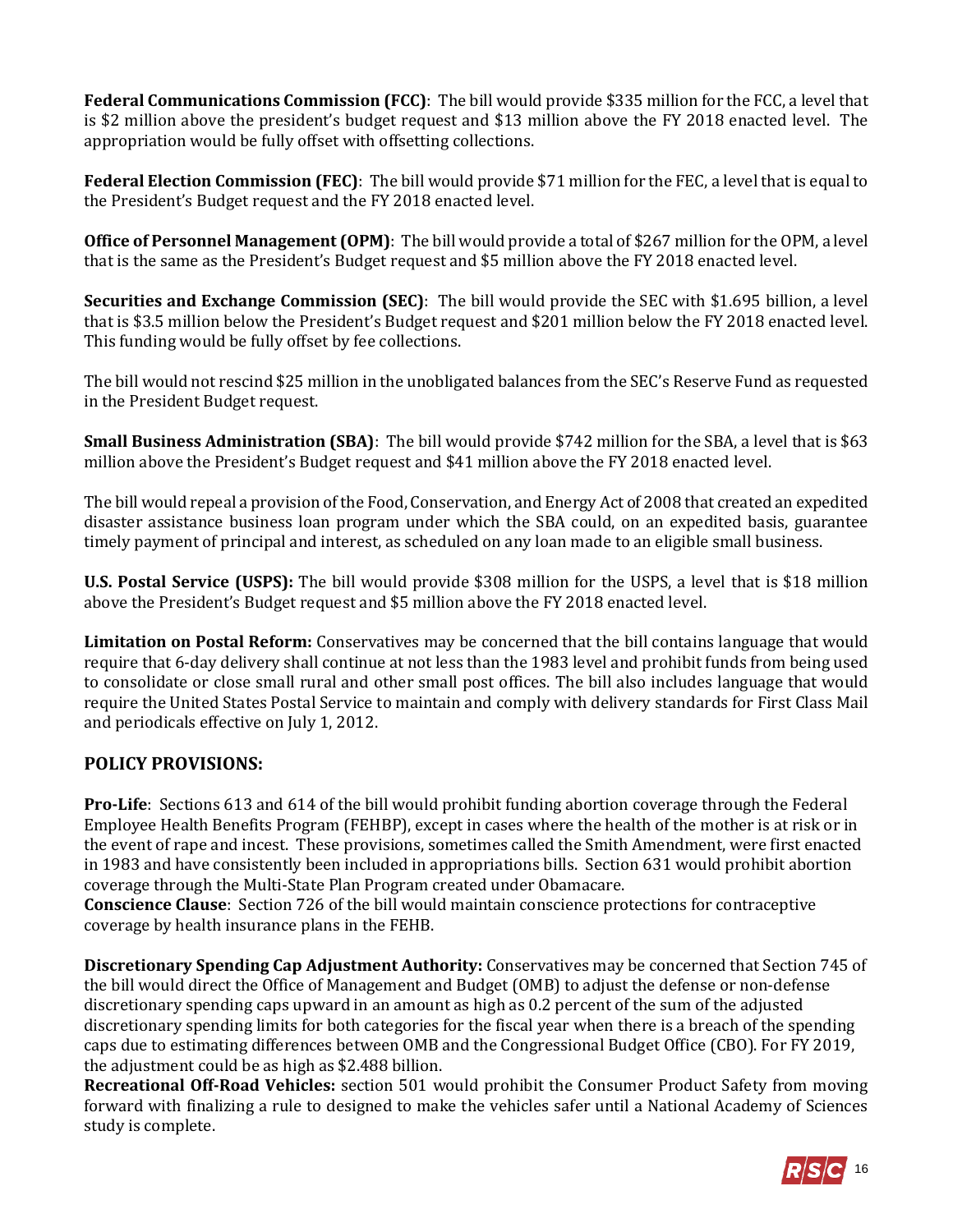**Food Marketed to Children**: Section 620 would prohibit funds for the Federal Trade Commission to complete or publish the study, recommendations, or report prepared by the Interagency Working Group on Food Marketed to Children unless the FTC complies with E.O. 13563.

**Federal Records Act**: Section 623 would prohibit the use of funds to be used in contravention of the Federal Records Act.

**Internet Service Provider (ISP) Privacy Protection:** Section 624 would prohibit agencies from requiring ISPs to disclose electronic communications information in a manner that violates the Fourth Amendment.

**Political Disclosures**: Section 628 would prohibit the SEC from requiring the disclosure of political contributions, contributions to tax-exempt organizations, or dues paid to trade associations. Section 735 prohibits the federal government from requiring federal contractors to disclose political contributions.

**FEC Prior Approval Requirement:** Section 630 would prohibit funds from being used to enforce the Federal Elections Commission's prior approval requirement for corporate member trade association PACs.

**Whistleblower Protection**: Section 713 prohibits payment of salary to any federal employee who threatens or prohibits another federal employee from communicating with Congress.

**Unions**: Section 716 prohibits the federal government from disclosing the home addresses of federal employees to labor unions without employee authorization.

**Official Duties:** Section 719 of the bill would require executive employees to make a reasonable effort to use official time to complete their official duties.

**Collection of Internet Activities:** Section 725 of the bill contains language prohibiting the use of funds to monitor personal access or use of Internet sites or to collect, review, or obtain any personally identifiable information relating to access to or use of an Internet site. This includes hiring a third party to do so.

**Contractor Political Contributions:** Section 734 would prohibit the use of funds to require any entity submitting an offer for a Federal contract or participating in an acquisition to disclose political contributions.

**Federal Flood Risk Management Standard:** Section 746 of the bill would prohibit the use of funds to implement or enforce [Executive Order 13690](https://obamawhitehouse.archives.gov/the-press-office/2015/01/30/executive-order-establishing-federal-flood-risk-management-standard-and-) establishing a Federal Flood Risk Management Standard.

**Blood Diamonds:** Section 747 would prohibit the use of funds to implement, administer, or enforce a rule issued pursuant to section 13(p) of the Securities Exchange Act of 1934 which calls on the SEC to create rules requiring issuers with conflict minerals that are necessary to the functionality or production of a product manufactured by such person to disclose annually whether any of those minerals originated in the Democratic Republic of the Congo or an adjoining country.

**Civilian Employee Job Protection:** Conservatives may be concerned that Section 748 would prohibit the use of funds to begin or announce a study or a public-private competition regarding the conversion to contractor performance of any function performed by civilian Federal employees pursuant to Office of Management and Budget Circular A–76 or any other administrative regulation, directive, or policy.

**Unauthorized Appropriations:** The bill includes \$16.809 billion in appropriations for 39 programs that are not authorized by law. Several of these programs have never been authorized by Congress.

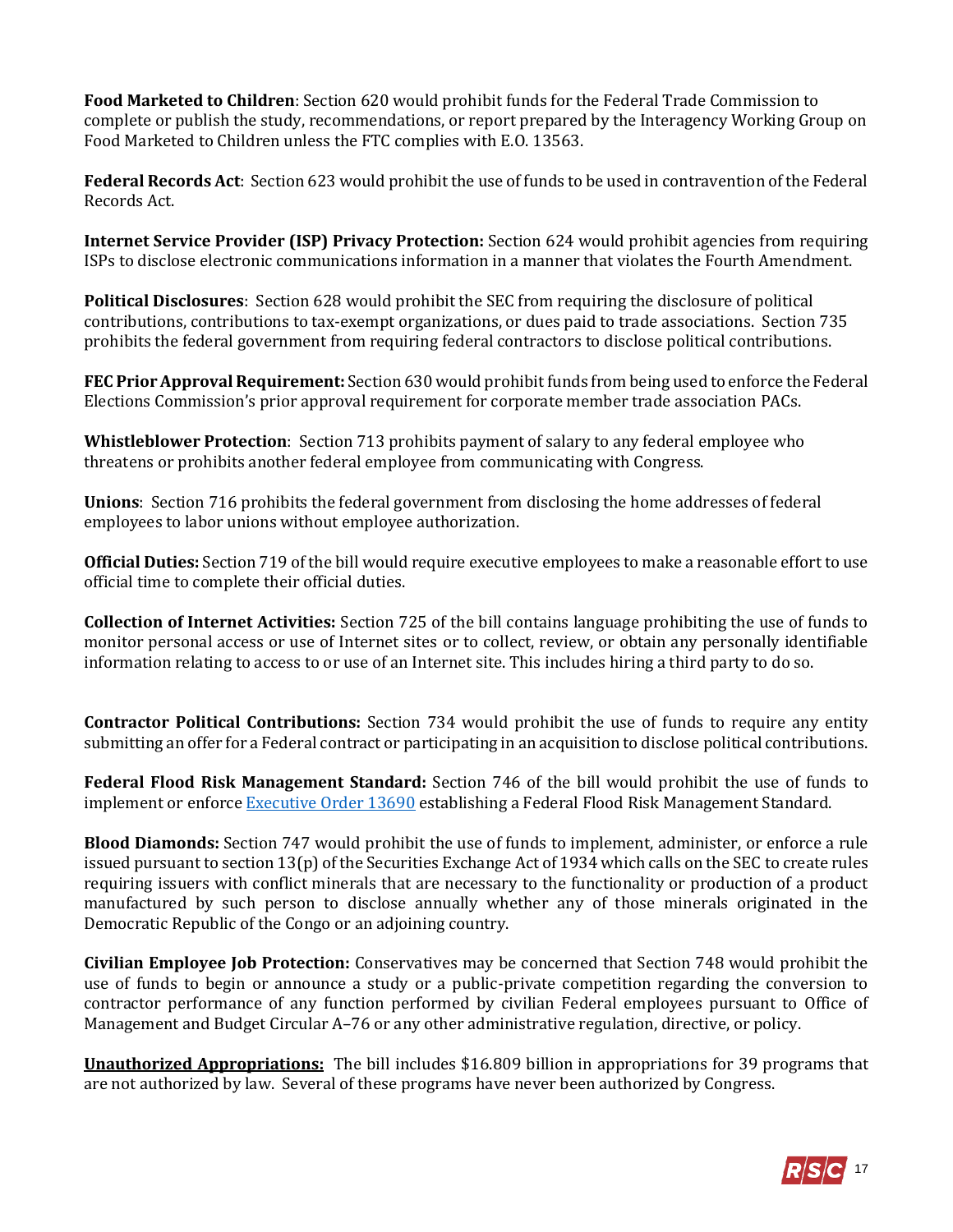The inclusion of appropriations for these programs in the reported bill is in violation of [clause 2\(a\)\(1\) of](https://rules.house.gov/sites/republicans.rules.house.gov/files/114/PDF/House-Rules-114.pdf#page=38)  [rule XXI of the Rules of the House.](https://rules.house.gov/sites/republicans.rules.house.gov/files/114/PDF/House-Rules-114.pdf#page=38) 

| Title of the Bill                        | <b>Unauthorized</b><br><b>Programs</b><br>funded by the<br>bill | <b>Total Unauthorized</b><br><b>Appropriations</b> |
|------------------------------------------|-----------------------------------------------------------------|----------------------------------------------------|
| Treasury                                 | 16                                                              | 13,559,798                                         |
| <b>Executive Office of the President</b> | 5                                                               | 533,727                                            |
| District of Columbia                     | 5                                                               | 81,000                                             |
| <b>Independent Agencies</b>              | 13                                                              | 2,635,053                                          |
| <b>Total</b>                             | 39                                                              | 16,809,578                                         |

**CHIMPS**: The bill includes \$519 million in "changes in mandatory programs" (CHIMPS) to meet its spending allocation. Because of the CBO scoring conventions, an appropriations bill can offset increases in discretionary spending if it reduces mandatory spending in the first year of the budget window. These CHIMPS are often just gimmicks that shift the timing of mandatory spending, and allow increases in discretionary spending year after year using the same "offset" over and over.

# **TITLE IX - FINANCIAL REFORMS**

# **Subtitle A—Helping Angels Lead Our Startups Act**

Subtitle A was passed by the House on January 10, 2017 as [H.R. 79,](https://gallery.mailchimp.com/d4254037a343b683d142111e0/files/Legislative_Bulletin_HR79_JW_BGS.pdf) the Helping Angels Lead Our Startups (HALOS) Act. It would promote small business access to investment capital to ensure they can connect with angel investors. This bill would define angel investor for federal securities laws and would clarify the definition of general solicitation in the Securities Act of 1933, so that startups can discuss their products at "demo days." The Legislative Bulletin for this Act can be found [here.](https://gallery.mailchimp.com/d4254037a343b683d142111e0/files/Legislative_Bulletin_HR79_JW_BGS.pdf)

# **Subtitle B—Credit Access and Inclusion Act**

Subtitle B was passed by the House on June 25, 2018 as H.R. 435, the Credit Access and Inclusion Act. It would amend the Fair Credit Reporting Act to allow people, companies, or the Department Housing and Urban Development to report information regarding a consumer's performance in making lease, utility, or telecommunications payments, to a consumer credit reporting agency, in order to help them gain access to affordable sources of credit. The Legislative Bulletin for this Act can be foun[d here.](https://gallery.mailchimp.com/d4254037a343b683d142111e0/files/2ecd28b7-c7a6-4b02-974d-e73f1a21d2ab/Legislative_Bulletin_Suspensions_June_25_2018.pdf)

# **Subtitle C—Small Business Mergers, Acquisitions, Sales and Brokerage Simplification Act**

Subtitle C was passed by the House on December 7, 2017 as H.R. 477, the Small Business Mergers, Acquisitions, Sales and Brokerage Simplification Act. It would amend the Securities Exchange Act of 1934 to exempt certain merger and acquisition brokers who advise small businesses in their sales from registration requirements. The Legislative Bulletin for this Act can be found [here.](https://gallery.mailchimp.com/d4254037a343b683d142111e0/files/57ee3ba8-6999-433d-b80a-081ac8fb8d9f/RSC_Legislative_Bulletin_HR_477_MD.pdf)

# **Subtitle D—Mortgage Choice Act**

Subtitle D was passed by the House on February 7, 2018 as H.R. 1153, the Mortgage Choice Act of 2017. It would exclude insurance premiums held in escrow and certain fees from the fees and points calculation for the purpose of determining a Qualified Mortgage. The Legislative Bulletin for this Act can be found [here.](https://gallery.mailchimp.com/d4254037a343b683d142111e0/files/20f34672-a0d2-47b5-a957-90d22948c9da/RSC_Legislative_Bulletin_HR_1153_Mortgage_Choice_Act_February_7_2018.pdf)

# **Subtitle E—Fair Investment Opportunities for Professional Experts Act**

Subtitle E was passed by the House on November 1, 2017as H.R. 1585, the Fair Investment Opportunities for Professional Experts Act. It would expand the definition of an accredited investor to include individuals licensed as brokers or investment advisors, or those with professional knowledge pertaining to a particular

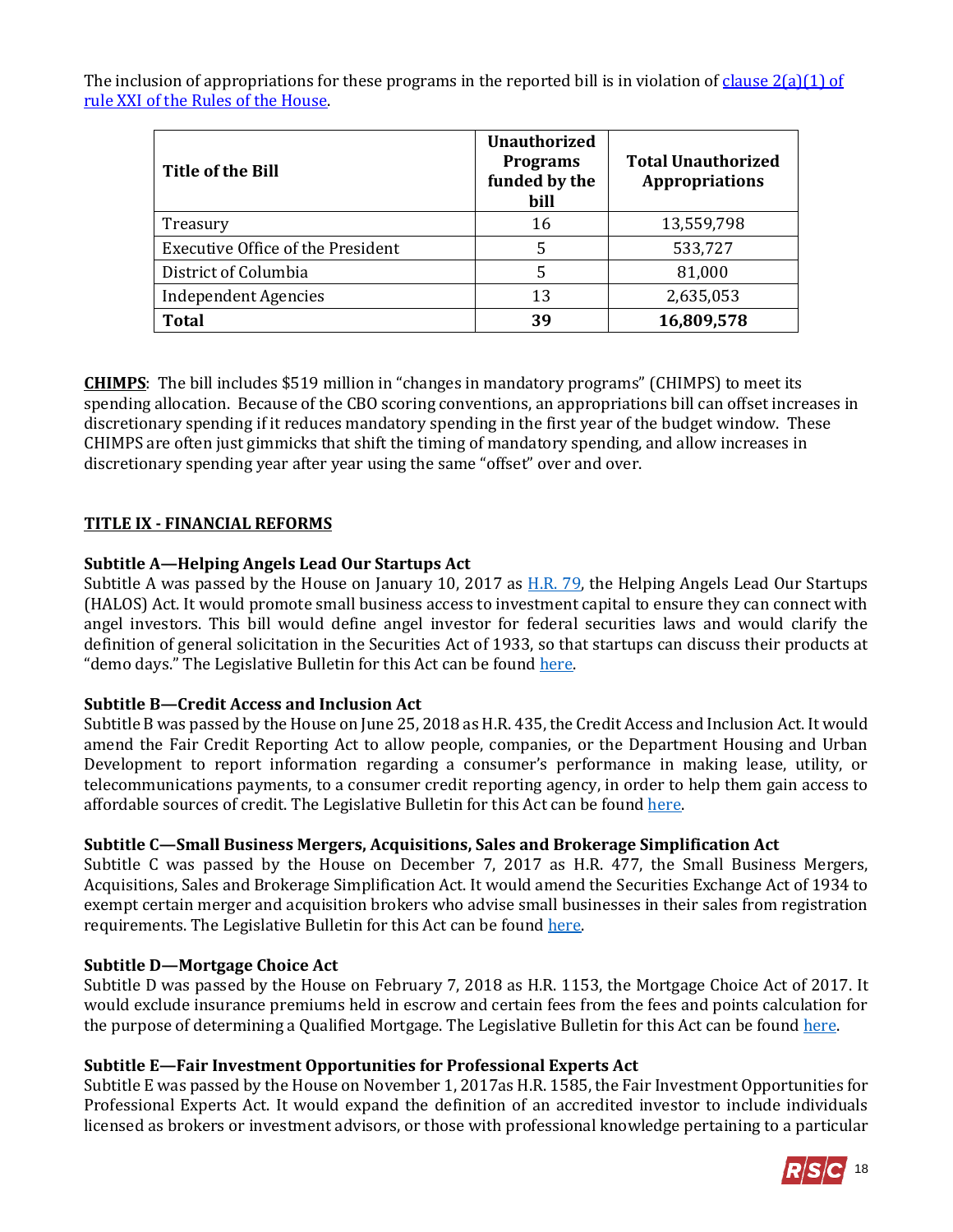investment as verified by certain regulatory authorities. The Legislative Bulletin for this Act can be found [here.](https://gallery.mailchimp.com/d4254037a343b683d142111e0/files/1e2f89ff-4f8f-4509-ae29-664d72756298/Legislative_Bulletin_Suspensions__November_1_2017.pdf)

# **Subtitle F—Fostering Innovation Act**

Subtitle F was passed by the House on May 23, 2016 as H.R.4139, the Fostering Innovation Act of 2015. It would extend the exemption for emerging growth companies from Section 404(b) of the Sarbanes-Oxley (SOX) Act that would otherwise lose their exempt status at the end of the five-year emerging growth company (EGC) period under current law. The Legislative Bulletin for this Act can be foun[d here.](https://rsc-walker.house.gov/sites/republicanstudycommittee.house.gov/files/2016LB/Legislative_Bulletin_Suspensions_May_23_2016_2_.01.pdf)

#### **Subtitle G—End Banking for Human Traffickers Act**

Subtitle G was passed by the House on April 10, 2018 as H.R. 2219, the End Banking for Human Traffickers Act of 2017. It would add the Secretary of the Treasury as a member of the President's Interagency Task Force to Monitor and Combat Trafficking and would require the task force to recommend methods to combat money laundering related to human trafficking and submit them to Congress. The Legislative Bulletin for this Act can be foun[d here.](https://gallery.mailchimp.com/d4254037a343b683d142111e0/files/d1dce538-b9cf-4fad-a68b-8aec3d3d7771/Legislative_Bulletin_Suspensions_April_10_2018.pdf)

#### **Subtitle H—Investing in Main Street Act**

Subtitle H was passed by the House on July 24, 2017 as H.R. 2364, the Investing in Main Street Act. It would help small businesses get venture capital and private equity through the Small Business Investment Company (SBIC) program by increasing the amount of capital and surplus a financial institution or federal savings association can invest in an SBIC from 5% to 15%. The Legislative Bulletin for this Act can be found [here.](https://rsc-walker.house.gov/sites/republicanstudycommittee.house.gov/files/2017LB/RSC_Legislative_Bulletin_Suspensions_7.24.2017.pdf)

#### **Subtitle I—Privacy Notification Technical Clarification Act**

Subtitle I was passed by the House on December 14, 2017 as H.R. 2396, the Privacy Notification Technical Clarification Act. It would amend the Gramm-Leach-Bliley Act to provide for additional exceptions for certain annual notices provided by financial institutions. The Legislative Bulletin for this Act can be foun[d here.](https://gallery.mailchimp.com/d4254037a343b683d142111e0/files/209b987d-80d4-4d79-aa91-01184a346e40/RSC_Legislative_Bulletin_HR_2396.pdf)

# **Subtitle J—Financial Institution Customer Protection Act**

Subtitle J was passed by the House on December 11, 2017 as H.R. 2706, the Financial Institution Consumer Protection Act. It would address past efforts like Operation Chokepoint and other similar initiatives, to prohibit any federal banking agency from suggesting, requesting, or ordering a depository institution to terminate a customer account or group of accounts, or prohibiting an institution from maintaining a banking relationship with specific customer, unless the agency has a material reason to do so, and that reason is not solely based on risk to reputation. The Legislative Bulletin for this Act can be foun[d here.](https://gallery.mailchimp.com/d4254037a343b683d142111e0/files/b9c9a920-5244-4064-ac4d-daae04167df8/Legislative_Bulletin_Suspensions_December_11_2017.pdf)

#### **Subtitle K—Encouraging Public Offerings Act**

Subtitle K was passed by the House on November 1, 2017 as H.R. 3903, Encouraging Public Offerings Act of 2017. It would amend the Securities Act of 1933 to extend certain provisions of the JOBS Act to all issuers to facilitate initial public offerings (IPOs). The Legislative Bulletin for this Act can be found [here.](https://gallery.mailchimp.com/d4254037a343b683d142111e0/files/1e2f89ff-4f8f-4509-ae29-664d72756298/Legislative_Bulletin_Suspensions__November_1_2017.pdf)

# **Subtitle L—Risk-Based Credit Examination Act**

Subtitle L was passed by the House on November 7, 2017 as H.R. 3911 – Risk-based Credit Examinations Act of 2017. It would amend the Securities Act of 1933 so that the annual reporting requirements of the Nationally Recognized Statistical Rating Organizations (NRSROs) are risk-based. The Legislative Bulletin for this Act can be foun[d here.](https://gallery.mailchimp.com/d4254037a343b683d142111e0/files/352eac85-79c0-4292-bdd2-52394a78c512/Legislative_Bulletin_Suspensions_November_7_2017_Veterans_Affairs_MD.pdf)

#### **Subtitle M—Protection of Source Code Act**

Subtitle M was passed by the House on February 14, 2018 as part of H.R. 3978, the TRID Improvement Act of 2017. It would prohibit the Securities and Exchange Commission (SEC) from compelling a company to furnish source code or other similar intellectual property unless it issues a subpoena. The Legislative Bulletin for this Act can be foun[d here.](https://gallery.mailchimp.com/d4254037a343b683d142111e0/files/07ed011c-5b34-4635-af8e-bfe1179980aa/RSC_Legislative_Bulletin_HR_3978_TRID_Improvement_Act_February_14_2018.pdf)

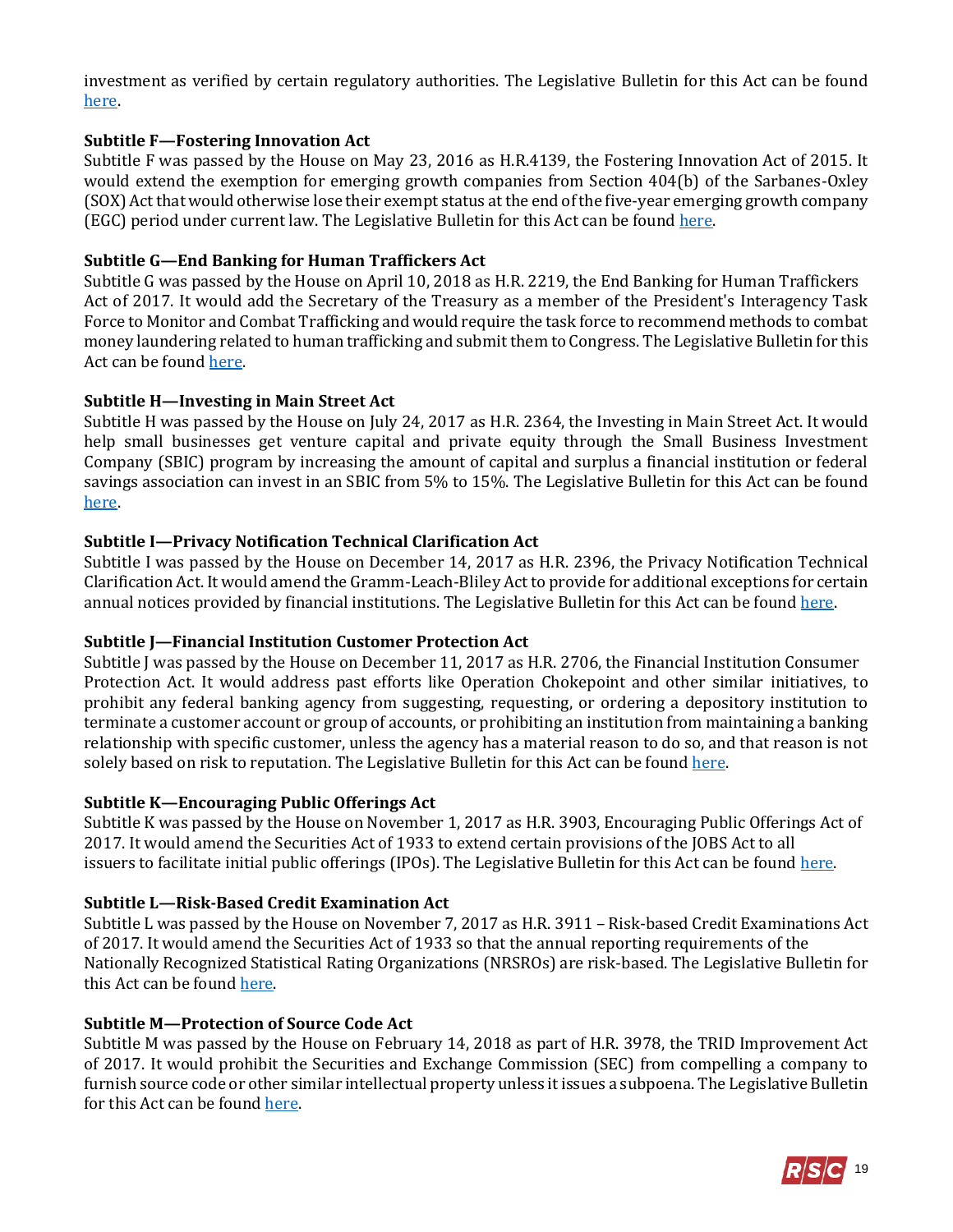# **Subtitle N—Family Office Technical Correction Act**

Subtitle N was passed by the House on October 24, 2017as H.R. 3972, the Family Office Technical Correction Act. It would amend the definition of "accredited investor" so that it would include any person who is a family office or client of a family office. This definition would extend to Regulation D under the Securities Act of 1933. The Legislative Bulletin for this Act can be foun[d here.](https://gallery.mailchimp.com/d4254037a343b683d142111e0/files/465120a0-4d57-4fd0-a3ca-54a3f8838eb8/Legislative_Bulletin_Suspensions_October_24_2017.pdf)

# **Subtitle O—Market Data Protection Act**

Subtitle O was passed by the House on November 13, 2017 as H.R. 3973, the Market Data Protection Act of 2017. It would require the Securities and Exchange Commission (SEC) and other regulators to develop internal risk control mechanisms to govern and secure the storage and use of market data prior to collecting data in the Consolidated Audit Trail (CAT). The Legislative Bulletin for this Act can be found [here.](https://gallery.mailchimp.com/d4254037a343b683d142111e0/files/4076b9c6-8755-4758-a797-0d4b03d7c767/Legislative_Bulletin_Suspensions__Week_of_November_13_2017.pdf)

# **Subtitle P—Financial Stability Oversight Council Improvement Act**

Subtitle P was passed by the House on March 21, 2018 as H.R. 4061, the Financial Stability Oversight Council Improvement Act of 2017. It would require the Financial Stability Oversight Council (FSOC) to take into account the appropriateness of the imposition of prudential standards as opposed to other forms of regulation when determining whether to subject a nonbank financial company to prudential regulation by the Federal Reserve. The Legislative Bulletin for this Act can be foun[d here.](https://gallery.mailchimp.com/d4254037a343b683d142111e0/files/6b5dfc98-9c7c-42b9-9069-8981f2b400fa/RSC_Legislative_Bulletin_HR_4061_Financial_Stability_Oversight_Council_Improvement_Act_March_21_2018.pdf)

# **Subtitle Q—Expanding Access to Capital for Rural Job Creators Act**

Subtitle Q is H.R.4281 - Expanding Access to Capital for Rural Job Creators Act. It has not passed either chamber. It would require the Small Business Capital Formation Advocate, a post within the SEC, to report on issues facing rural small businesses.

# **Subtitle R—Volcker Rule Regulatory Harmonization Act**

Subtitle R was passed by the House on April 13, 2018 as H.R. 4790, the Volcker Rule Regulatory Harmonization Act. It exempt community banks that meet certain requirements from the Volcker Rule and would make the Federal Reserve the only authority for rulemaking on the Volcker Rule. The Legislative Bulletin for this Act can be found [here.](https://gallery.mailchimp.com/d4254037a343b683d142111e0/files/1cb6713a-62dd-4863-bfab-706d21a224a9/RSC_Legislative_Bulletin_HR_4790_Volcker_Rule_April_13_2018.pdf)

# **Subtitle S—Financial Institution Living Will Improvement Act**

Subtitle S was passed by the House on January 29, 2018 as H.R. 4292, the Financial Institution Living Will Improvement Act of 2017. It would require financial institutions to submit Dodd-Frank living wills to the FDIC and the Federal Reserve every two years and would require the regulators to publicly disclose the assessment framework that is used to evaluate the submissions. The Legislative Bulletin for this Act can be found [here.](https://gallery.mailchimp.com/d4254037a343b683d142111e0/files/ebb17b79-c571-4839-916f-091a1e79b9ea/Jan_29_2018_Suspension_LBs.pdf)

# **Subtitle T—Financial Institutions Examination Fairness and Reform Act**

Subtitle T was passed by the House on March 15, 2018 as H.R. 4545, Financial Institutions Examination Fairness and Reform Act. It would require financial institutions to submit Dodd-Frank living wills to the FDIC and the Federal Reserve every two years and would require the regulators to publicly disclose the assessment framework that is used to evaluate the submissions. The Legislative Bulletin for this Act can be found [here.](https://gallery.mailchimp.com/d4254037a343b683d142111e0/files/ebb17b79-c571-4839-916f-091a1e79b9ea/Jan_29_2018_Suspension_LBs.pdf)

# **Subtitle U—TRID Improvement Act**

Subtitle U was passed by the House on February 14, 2018 as the TRID Improvement Act of 2017. It would combine several bills reported by the Financial Services Committee that would reduce regulatory burdens in the financial services industry. The Legislative Bulletin for this Act can be found [here.](https://gallery.mailchimp.com/d4254037a343b683d142111e0/files/07ed011c-5b34-4635-af8e-bfe1179980aa/RSC_Legislative_Bulletin_HR_3978_TRID_Improvement_Act_February_14_2018.pdf)

# **Subtitle V—Common Sense Credit Union Capital Relief Act**

Subtitle V would delay any effective date set forth in the rule issued by the National Credit Union Administration titled ''Risk-Based Capital'' (published at 80 17 Fed. Reg. 66626 (October 29, 2015)), such final rule shall take effect on January 1, 2021.

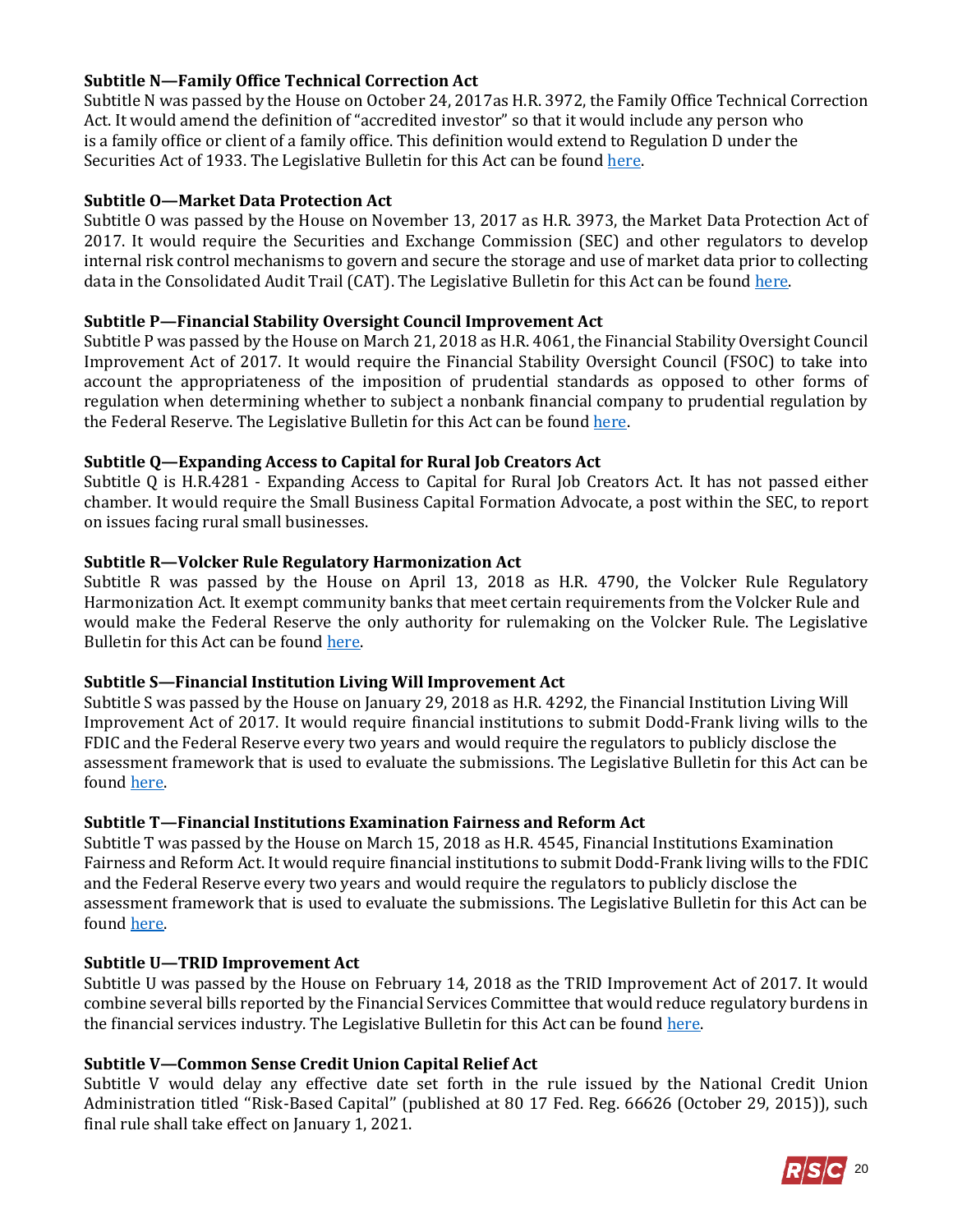# **Subtitle W—Bureau of Consumer Financial Protection–Inspector General Reform Act**

Subtitle W would repeal the Chairman of the Board of Governors of the Federal Reserve System's power to appoint the Inspector General of the Consumer Financial Protection Bureau (CFPB). Further, the Subtitle would create an Inspector General for the CFPB.

## **Subtitle X—BCFP on Appropriations**

Under this Subtitle, the Director of the Bureau of Consumer Financial Protection would be prohibited from requesting, under 9 section 1017 of the Consumer Financial Protection Act of 2010, during fiscal year 2019 an amount that would result in the total amount requested by the Director during that fiscal year to exceed \$485 million. Additionally, the Subtitle would authorize to be appropriated for fiscal year 2020 to the Bureau from the combined earnings of 12 the Federal Reserve System \$485 million.

#### **Subtitle Y—Stress Test Relief for Nonbanks**

Under this subtitle [nonbank financial institutions](https://www.ffiec.gov/bsa_aml_infobase/pages_manual/olm_091.htm) would be exempt from certain Dodd-Frank stress test requirements.

#### **Subtitle Z—Interaffiliate Language**

This Subtitle would exempt affiliated counterparties trading security-based swaps from an initial margin rule issued under the Dodd-Frank Act.

# **Subtitle AA—Tailored Application of Prudential Standards**

This Subtitle is designed to ensure that when more stringent prudential standards are prescribed, it is done so to ensure that companies with comparable risk profiles and business models are operating under a similar set of requirements.

#### **Subtitle AB—Authority to Remove Bureau Director**

This Subtitle would allow the President to remove the Bureau Director at-will.

# **Subtitle AC—Congressional Review of Bureau Rulemaking**

This Subtitle would set up a legal framework whereby Congress would be required to approve major CFPB rule (those with an economic cost of at least \$100 million) prior to the rule taking affect.

#### **TITLE X - EMAIL PRIVACY ACT**

Title X of the bill contains the text of the Email Privacy Act which passed the House on February 6, 2017. It would amend the Electronic Communications Privacy Act of 1986 to require federal authorities to obtain a warrant prior to accessing all email or digital communications. The Legislative Bulletin for the Act can be found [here.](https://rsc-walker.house.gov/sites/republicanstudycommittee.house.gov/files/2017LB/Legislative_Bulletin_Suspensions__February_6_2017.pdf) 

#### **TITLE XI - AMATEUR RADIO PARITY ACT**

Title XI of the bill contains the text of the Amateur Radio Parity Act which passed the House on January 23, 2017. It would require the Federal Communications Commission (FCC) to amend certain regulations to preempt any private land use restriction from prohibiting or unreasonably limiting the installation or maintenance of licensed private radio equipment. The Legislative Bulletin for the Act can be found [here.](https://rsc-walker.house.gov/sites/republicanstudycommittee.house.gov/files/2017LB/Legislative_Bulletin_Suspensions_January_23_2017.01.pdf)

# **COMMITTEE ACTION:**

The Appropriations Committee marked up H.R. 6147 on <u>June 6, 2018</u>, and reported the bill by a 25 – 20 vote.

The Appropriations Committee marked up H.R. 6258 on <u>June 13, 2018</u>, and reported the bill by a 28 – 20 vote.